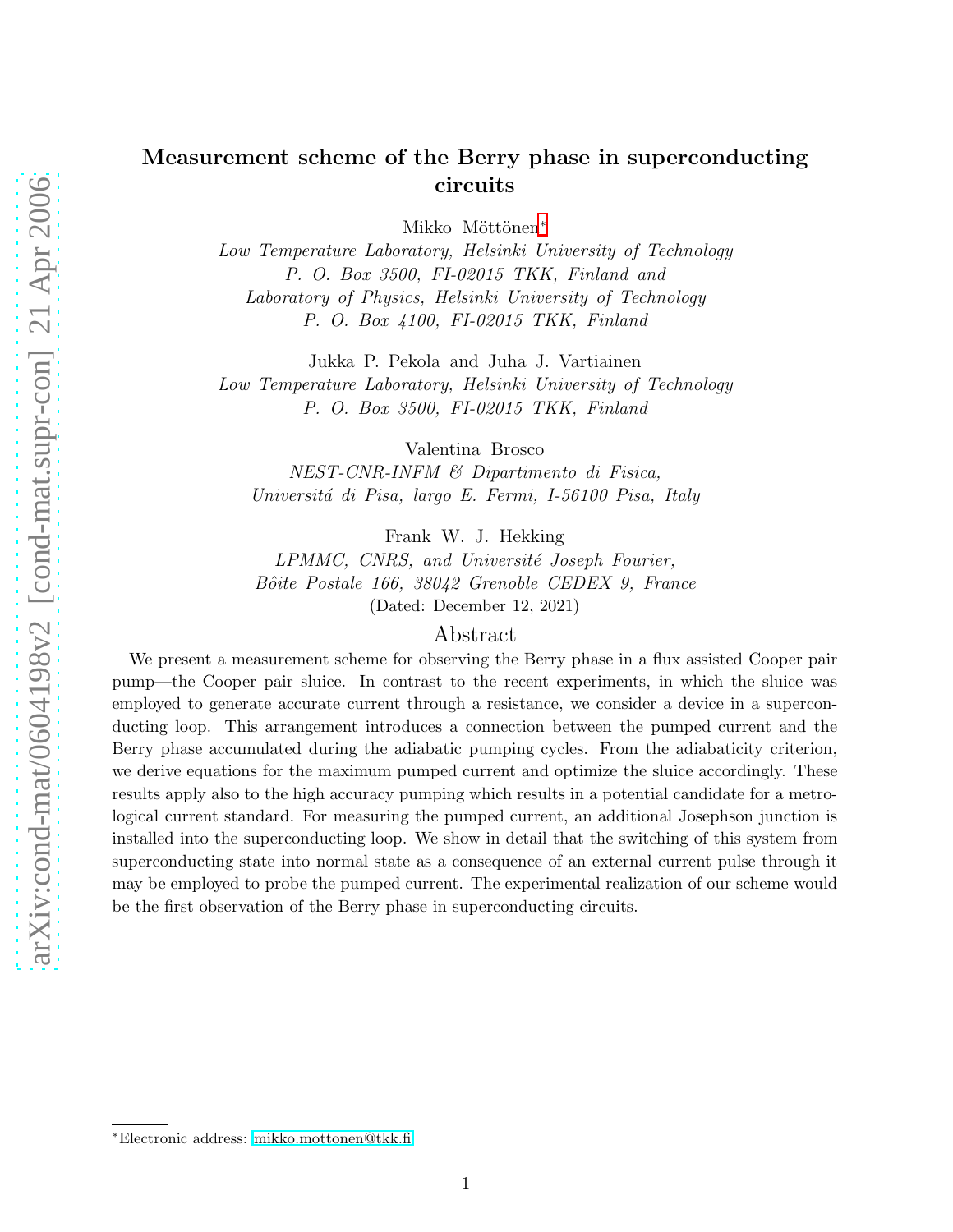# I. INTRODUCTION

Adiabatic cyclic temporal evolution of any quantum system gives rise to geometric phases depending only on which path the system follows, not the speed of the cycle. For quantum states in degenerate subspaces, these geometric phases correspond to non-Abelian unitary operators within the subspace, also referred to as holonomies  $[1, 2]$  $[1, 2]$ . In holonomic quantum computation [\[3\]](#page-17-2), these operators are of special interest since they represent quantum gates necessary for the actual computation. In the non-degenerate case, the geometric phase arising from a closed cycle in the adiabatic temporal evolution is referred to as Berry phase [\[4\]](#page-17-3) corresponding to a phase of the quantum state under adiabatic temporal evolution. In general, the Berry phase is not directly observable and it is observed as a phase difference between two states which have traveled a different path during the adiabatic evolution, as was proposed in Refs. [\[5,](#page-17-4) [6\]](#page-17-5) for the yet unrealized observation of the Berry phase superconducting quantum interference devices (SQUIDs). To date, the Berry phase has been observed [\[7](#page-17-6)], for example, in systems of electrons [\[8\]](#page-17-7) circulating about a wire carrying electric current known as Aharonov-Bohm effect, and in systems of neutrons [\[9](#page-17-8)] or molecules [\[10](#page-18-0)] circulating about a line of electric charge known as Aharonov-Casher effect.

The peculiarity of the Berry phase in a phase biased array of Josephson junctions is that the geometric phase accumulated in the ground state of the Hamiltonian is closely related to the charge pumped through the device. This relation was first found by Aunola et al. [\[11\]](#page-18-1) and also studied in Ref. [\[12](#page-18-2)]. Hence the yet unrealized observation of the Berry phase in superconducting circuits reduces in this structure into detection of weak currents.

We consider a flux assisted Cooper pair pump, also referred to as Cooper pair sluice [\[13\]](#page-18-3), consisting of a superconducting island separated by two SQUIDs which work as tunnel junctions with tunable Josephson energies. In order to achieve large and accurate pumped currents for a novel current standard, a voltage biased sluice was employed to pump current in Ref. [\[14\]](#page-18-4). In contrast, we place the sluice into a superconducting loop, in which the device is phase biased, and hence may be employed to observe the Berry phase.

For the measurement of the pumped current, we suggest that an additional Josephson junction is installed in the loop in parallel with the sluice. The pumped current modifies the switching statistics of the whole superconducting circuit into the normal conducting state under external current pulses. This change is shown to suffice for quantitative measurements of the pumped current. Furthermore, our measurement scenario resembles that of the superconducting qubit quantronium [\[15](#page-18-5), [16\]](#page-18-6), and hence we expect it to be experimentally feasible.

Recently, a more sensitive measurement scheme than the one implemented in Saclay [\[15,](#page-18-5) [16\]](#page-18-6) for quantronium was implemented in Ref. [\[17](#page-18-7)]. In this set up, the excitation and deexcitation of the additional tunnel junction introduces phase shifts to external current pulses, and hence no energy is transferred to the measured system. Whereas this method introduces improvements in the visibility and contrast of the measurement, its experimental implementation is more demanding than that of the Saclay measurement scheme [\[15,](#page-18-5) [16\]](#page-18-6). Moreover, we will show that the Saclay measurement scheme is actually more feasible in the observation of the Berry phase than in the quantronium measurement, and hence well justified.

In the adiabatic temporal evolution of a quantum state, the parameters of the system Hamiltonian are controlled externally. The adiabaticity criterion states that the change in the parameters must be slow enough for the system to stay in the same instantaneous eigenstate of the Hamiltonian. This requirement limits the speed of pumping in the Cooper pair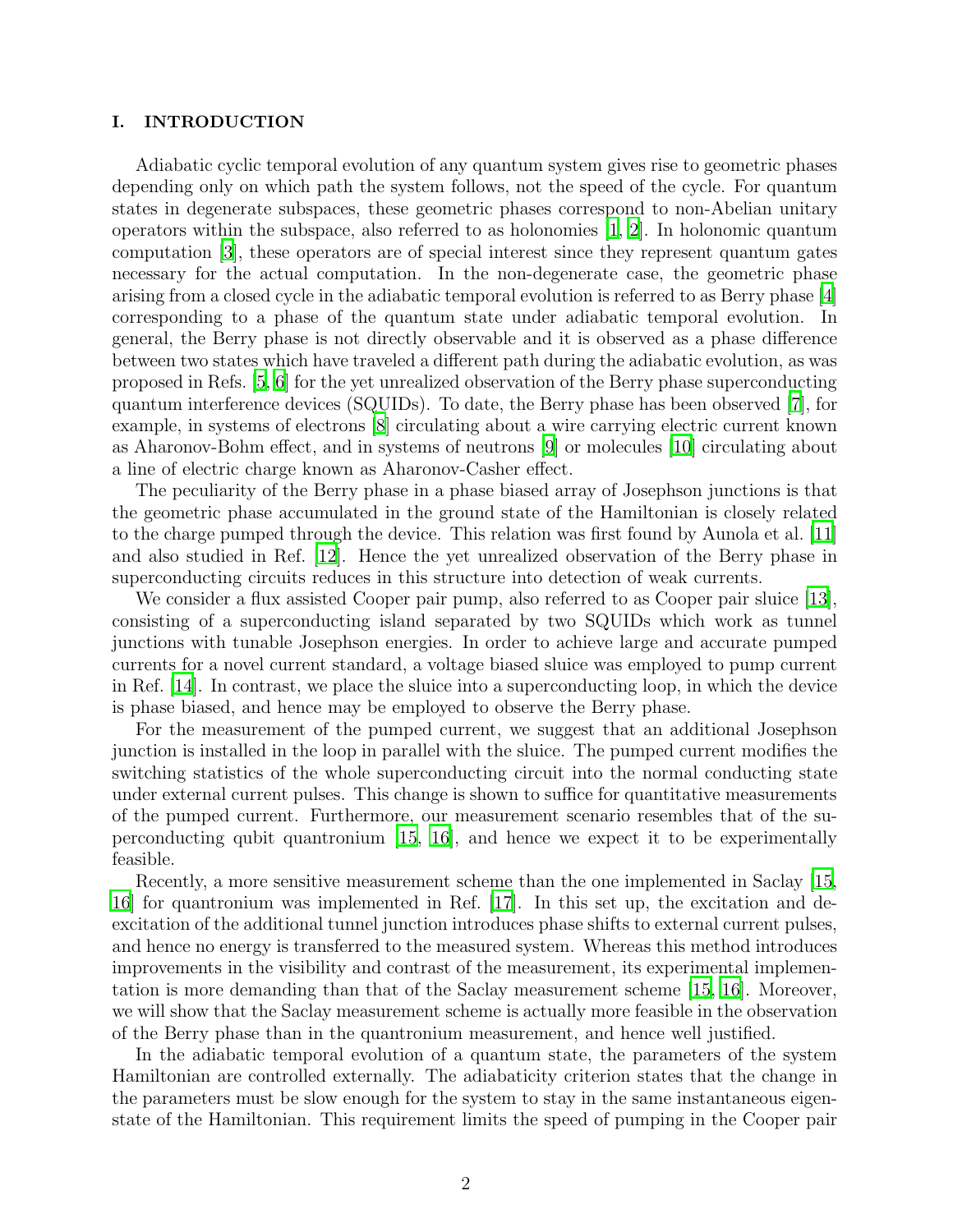sluice, and hence the maximum pumped current. Thus the architecture of the sluice must be optimized in accordance with the limitations due to adiabaticity to obtain as strong a current signal as possible in the proposed measurement scheme. In Ref. [\[13](#page-18-3)], the errors in the pumped current due to the breaking of the adiabaticity were studied using a dynamic approach for a fixed design of the sluice. In contrast, we present both numerical and analytical results for the maximum pumped current with any error rate. The results are obtained directly from the adiabaticity theorem and the spectral analysis of the system Hamiltonian. In addition, we apply the results to optimize the architecture of the sluice for both the Berry phase measurement and for high accuracy current pumping.

The structure of this paper is the following: In Sec. [II,](#page-2-0) we present the Hamiltonian and the circuit of the Cooper pair sluice. Section [III](#page-4-0) is devoted to the study of the Berry phase and its connection to the pumped charge. Section [IV](#page-10-0) presents the optimization methods for the design of the sluice with respect to the adiabaticity criterion. The scheme to measure the pumped current is considered in Sec. [V.](#page-14-0) Section [VI](#page-17-9) summarizes and concludes the results of this paper.

# <span id="page-2-0"></span>II. COOPER PAIR SLUICE

The Cooper pair sluice consists of a superconducting island separated by two SQUIDs. Figure [1](#page-3-0) shows the sluice in a superconducting loop. In the case of vanishing loop inductance, the SQUIDs are equivalent to Josephson junctions with tunable Josephson energies  $E_{J1}(\Phi_1)$ and  $E_{J2}(\Phi_2)$ , where  $\Phi_1$  and  $\Phi_2$  denote the externally controllable magnetic fluxes through the first and second SQUID, respectively. On the other hand, the Coulomb energy for one excess Cooper pair to reside on the island is  $E_C = 2e^2/C_{\Sigma}$ , where  $C_{\Sigma}$  represents the total capacitance of the island. If one neglects the parasitic capacitances, the total capacitance is given by  $C_{\Sigma} = 2C_{\rm J} + C_{\rm g}$ , where  $C_{\rm J}$  is the capacitance of one of the identical SQUIDs and  $C_{\rm g}$  is the gate capacitance which is used to charge the island with the gate voltage  $V_{\rm g}$ . Thus the device can be considered to be a tunable Cooper pair transistor.

<span id="page-2-2"></span>The Hamiltonian of the sluice may be written in the eigenbasis of the phase operator  $\phi$ as [\[13](#page-18-3)]

$$
\hat{H}_{\rm sl} = E_{\rm C}(\hat{n} - n_{\rm g})^2 - E_{\rm J1}(\Phi_1) \cos(\phi + \varphi/2) - E_{\rm J2}(\Phi_2) \cos(\phi - \varphi/2),\tag{1}
$$

where  $\hat{n} = -i\partial_{\phi}$  is the number operator for the Cooper pairs on the island,  $n_{\rm g} = V_{\rm g} C_{\rm g}/(2e)$ is the gate charge in units of  $2e, \varphi = \varphi_1 + \varphi_2$  is the phase difference over the device, and the phase on the island is given by  $\phi = (\varphi_1 - \varphi_2)/2$ . The phase operators  $\phi$  and  $\varphi_i$  are related to the phase of the order parameter describing the many-body quantum state of the superconductor and should not be mixed with the Berry phase or the phase of the ground state of the above Hamiltonian. Since the sluice forms a superconducting loop, the phase  $\varphi$ over the device is fixed by the magnetic flux  $\Phi$  through the loop as

<span id="page-2-3"></span><span id="page-2-1"></span>
$$
\varphi = \frac{2\pi\Phi}{\Phi_0},\tag{2}
$$

where  $\Phi_0 = \pi \hbar/e$  is the flux quantum and we have assumed the the loop inductance is negligible. Thus  $\varphi$  may be treated as a real number.

The current operator of the kth SQUID is defined as

$$
\hat{I}_k = \frac{2ie}{\hbar}[\hat{n}_k, \hat{H}] = \frac{2e}{\hbar} \frac{\partial \hat{H}}{\partial \varphi_k}.
$$
\n(3)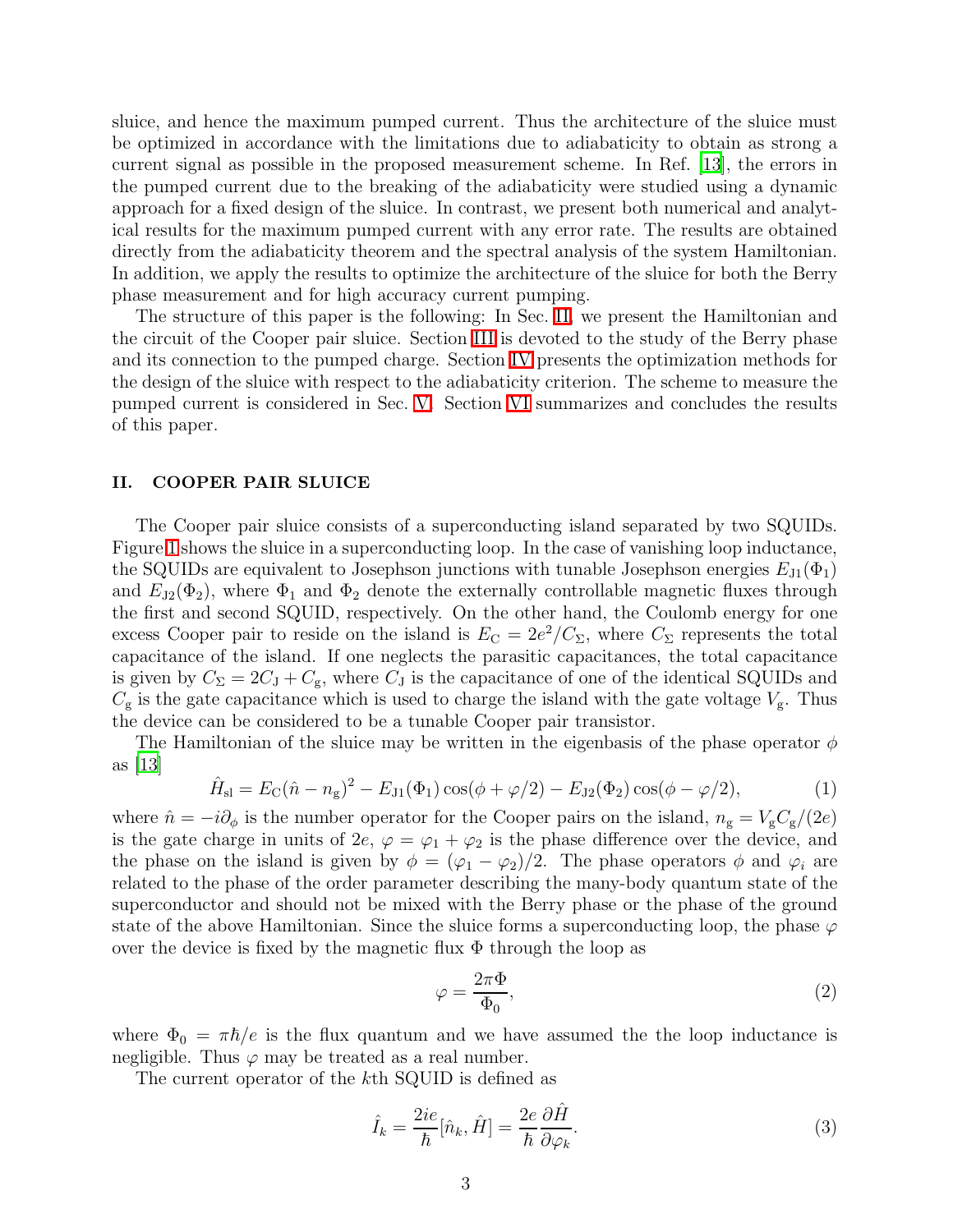

<span id="page-3-0"></span>FIG. 1: Circuit for the Cooper pair sluice consisting of a superconducting island with gate capacitance  $C_{\rm g}$ , and two SQUIDs with magnetic fluxes  $\Phi_1$  and  $\Phi_2$  and phase differences of the order parameter  $\varphi_1$  and  $\varphi_2$ . The gate voltage is denoted by  $V_g$ .

where  $\hat{n}_k = -i\partial_{\varphi_k}$  is the Cooper pair number operator of the kth SQUID. For the sluice Hamiltonian Eq. [\(3\)](#page-2-1) reduces into

<span id="page-3-1"></span>
$$
\hat{I}_k = \frac{2eE_{\text{J}k}}{\hbar} \sin(\varphi_k). \tag{4}
$$

Equation [\(3\)](#page-2-1) ensures that for any states  $|\xi(t)\rangle$  and  $|\chi(t)\rangle$  of the system the current operator possesses the property  $\partial_t \langle \xi(t) | (-2e) \hat{n}_k | \chi(t) \rangle = \langle \xi(t) | \hat{I}_k | \chi(t) \rangle$ , i.e., the matrix elements of the current operator are given by the time derivative of the matrix elements of the charge operator. The critical current  $I_{ck}$  is defined as the maximum current which can flow through the kth SQUID in the superconducting state. Hence, Eq. [\(4\)](#page-3-1) yields a relation

$$
I_{ck} = \frac{2\pi E_{Jk}}{\Phi_0}.\tag{5}
$$

Thus no Cooper pairs can tunnel through the SQUID in the adiabatic evolution for vanishing Josephson energy, and hence the SQUID is considered to be closed. In practice, the SQUIDs cannot be perfectly closed due to asymmetry in the tunnel junctions and finite loop inductance, which motivates us to define the minimum residual value of the Josephson energies of the SQUIDs to be  $E_{\text{J}}^{\text{res}}$ . In contrast, the maximum Josephson energy is denoted by  $E_{\text{J}}^{\text{max}}$ .

A typical pumping cycle of the sluice is described in Fig. [2.](#page-4-1) In the following, we assume that the SQUIDs can be perfectly closed, i.e.,  $E_{\text{J}}^{\text{res}}/E_{\text{J}}^{\text{max}} = 0$ . In the beginning of the cycle both of the SQUIDs are closed and the gate voltage is zero implying that the ground state of the Hamiltonian given by Eq. [\(1\)](#page-2-2) is an eigenstate of charge  $\hat{n}$  with eigenvalue zero. Then the second SQUID is opened by increasing  $\Phi_2$  to  $\Phi_0/2$ , while the first one is kept closed. The increase of the flux  $\Phi_2$  is executed adiabatically such that the system stays in its ground state which is, however, not an eigenstate of charge  $\hat{n}$  for finite  $\Phi_2$ . In the second step, the gate charge is brought to integer [\[25\]](#page-18-8)  $n_{\rm g}^{\rm max}$ , after which the second SQUID is closed. At this middle point of the pumping cycle, the system is again in the charge eigenstate but corresponding to eigenvalue  $n_{\rm g}^{\rm max}$ . Since the first SQUID has been closed for the whole evolution, we conclude that the  $n_{\rm g}^{\rm max}$  Cooper pairs have tunneled through the second SQUID to the island. Then we direct the  $n_{\rm g}^{\rm max}$  Cooper pairs through the first SQUID by opening it, taking  $n_{\rm g}$  to zero, and closing it. Thus  $n_{\rm g}^{\rm max}$  Cooper pairs have flowed through the sluice creating an effective current of  $I_p = 2en_{\rm g}^{\rm max}/T$ . Although the above arguments are valid in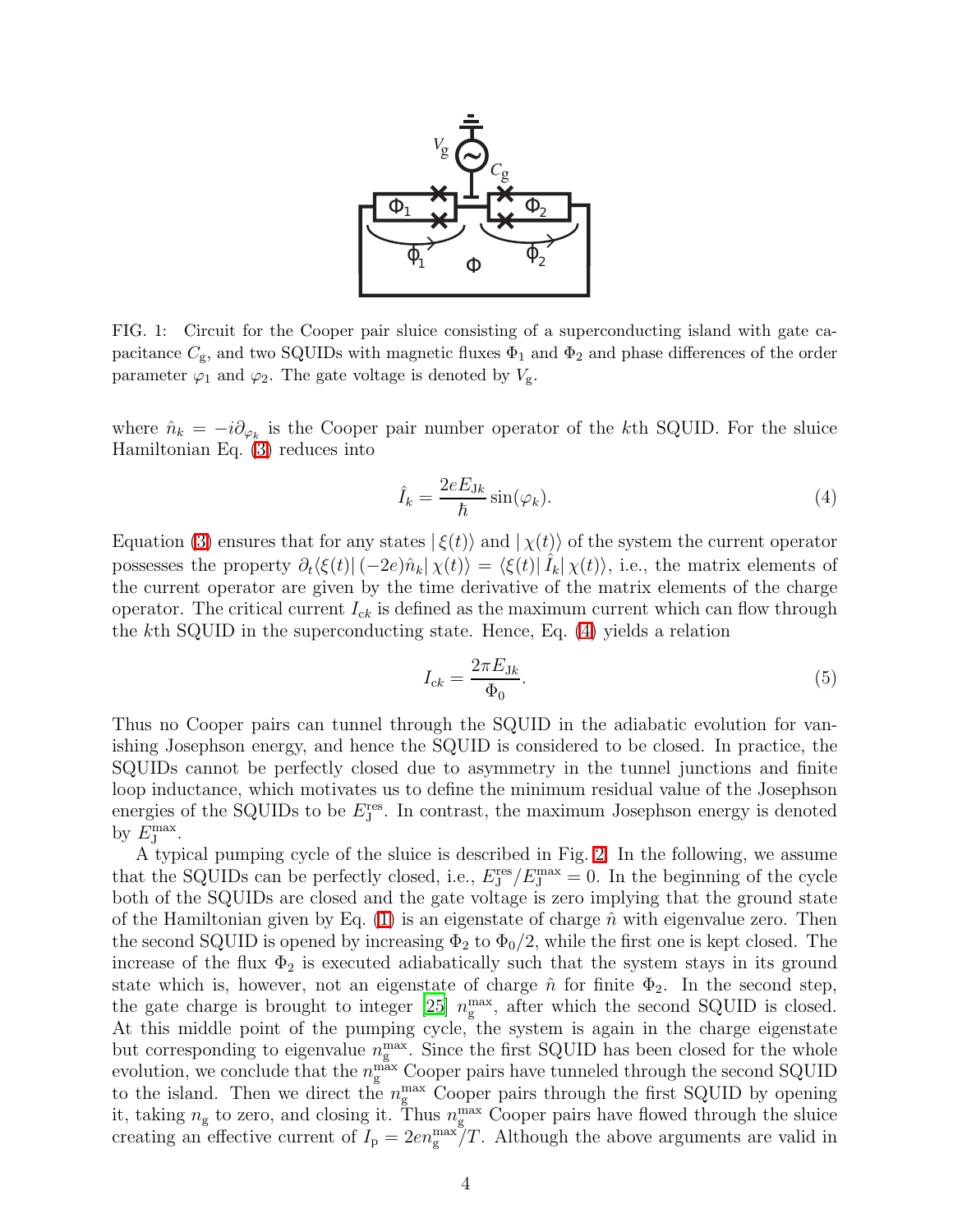general, we will calculate analytically the pumped current in Sec. [III](#page-4-0) for  $E_{\rm C} \gg E_{\rm J}^{\rm max}$  and finite  $E_{J}^{\text{res}}$ . In analogy with a classical pump, the gate voltage in the sluice corresponds to a piston and the SQUIDs correspond to valves.



<span id="page-4-1"></span>FIG. 2: Values of the externally controlled parameters  $E_{J1}(\Phi_1)$ ,  $E_{J2}(\Phi_2)$ , and  $n_g$  of the Hamiltonian given by Eq. [\(1\)](#page-2-2) during an example pumping cycle of the Cooper pair sluice. The Josephson energies  $E_{J1}$  and  $E_{J2}$ , and the gate charge  $n_g$  connected to the gate voltage  $V_g = 2en_g/C_g$  are expressed in terms of their maximum values  $E_{\rm J}^{\rm max}$  and  $n_{\rm g}^{\rm max}$ , respectively. The period of one pumping cycle is denoted by T. The different phases in the pumping cycle are separated by vertical lines. For  $\epsilon = E_J^{\text{res}}/E_J^{\text{max}} = 0$ , the pumping cycle is referred to as ideal, and hence either one of the SQUIDs is always perfectly closed.

The maximum Josephson energy  $E_{\text{J}}^{\text{max}}$  together with the adiabaticity criterion imposes upper bounds to the maximum pumped current, which we consider in detail in Sec. [IV.](#page-10-0) In the adiabatic temporal evolution, the SQUIDs stay in the superconducting state, and hence the average current through the sluice is given by

$$
\hat{I} = \frac{2e}{\hbar} \frac{\partial \hat{H}_{\rm sl}}{\partial \varphi} = \frac{e}{\hbar} \left( \frac{\partial \hat{H}_{\rm sl}}{\partial \varphi_1} + \frac{\partial \hat{H}_{\rm sl}}{\partial \varphi_2} \right) = \frac{\hat{I}_1 + \hat{I}_2}{2}.
$$
\n(6)

The above equation yields a rather large upper bound for the effective pumped current, i.e., the maximum critical current  $I_c^{\text{max}} = 2\pi E_J^{\text{max}}/\Phi_0$  of the SQUIDs.

# <span id="page-4-0"></span>III. MANIFESTATION OF THE BERRY PHASE IN COOPER PAIR PUMPS

Let us concentrate on the relation between the accumulated Berry phase and the pumped current. In the case of one-dimensional arrays of Josephson junctions, the expression of the pumped charge was first obtained in Ref. [\[18](#page-18-9)] and its relation to the Berry phase was found in Ref. [\[11\]](#page-18-1). Work concerning not only the Berry phase but also non-Abelian phases and their connection to the pumped charge in rather general Josephson devices is currently in preparation [\[19\]](#page-18-10).

In Sec. [III A,](#page-5-0) we consider a more general system than the sluice presented in Fig. [1.](#page-3-0) Here we assume in excess of cyclic and adiabatic temporal evolution only that the average current operator  $\hat{I} = 2e(\partial_{\varphi}\hat{H})/\hbar$  is well defined, i.e, that the Cooper pair pump has only one input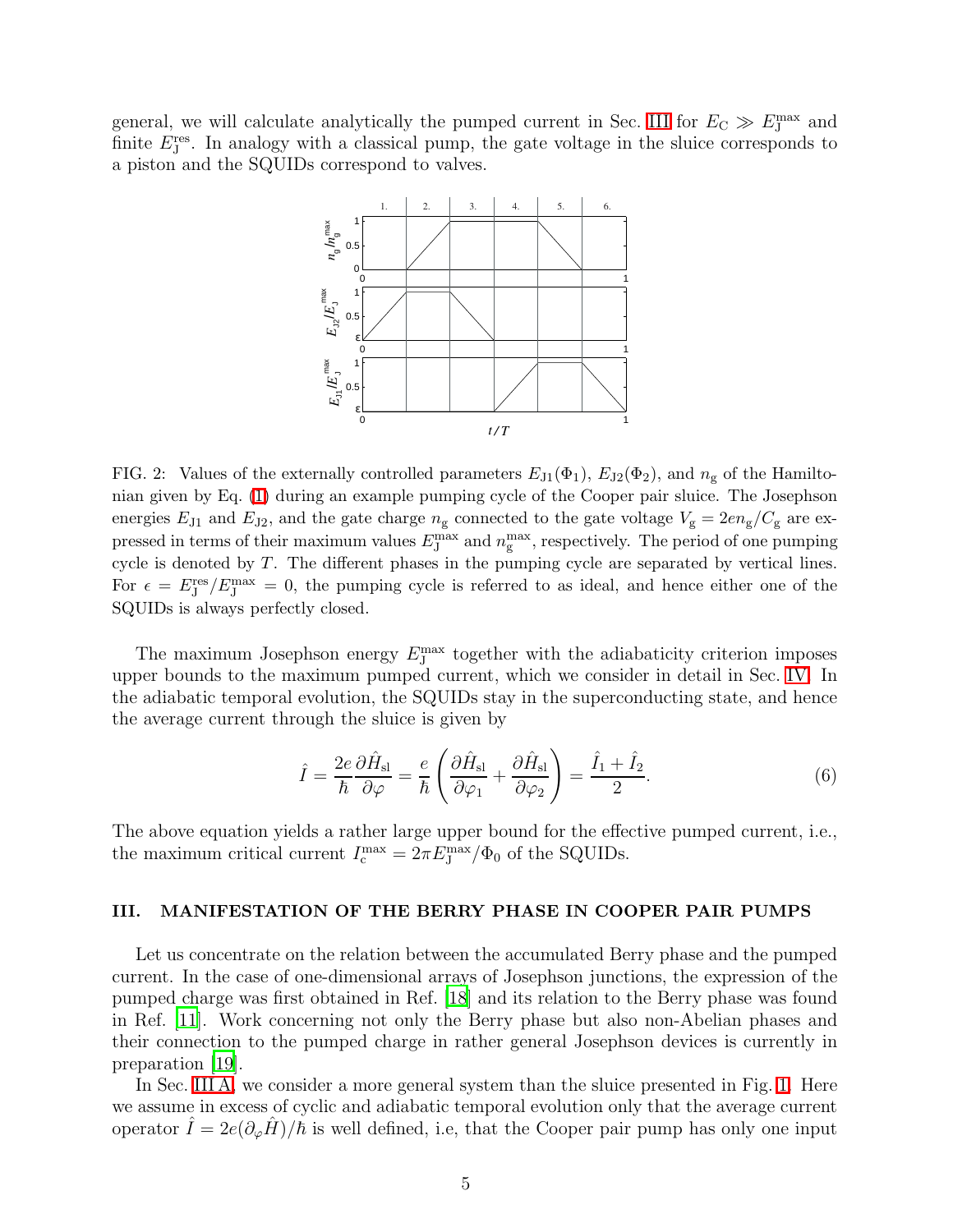and one output. We derive the connection between the pumped charge and the Berry phase for this rather general pump. In Sec. [III B,](#page-8-0) we focus on the sluice and calculate the pumped current using a two-state approximation which is valid in the limit  $E_{\rm C} \gg E_{\rm J}^{\rm max}$ .

# A. Connection between the pumped charge and the Berry phase

<span id="page-5-6"></span><span id="page-5-0"></span>In adiabatic temporal evolution, an eigenstate of the system Hamiltonian  $\hat{H}$  is slowly varied with respect to a set of real parameters  $\{q_k\}$ , here denoted by a vector **q**. The initial state of the system at  $t = t_0$  must be an eigenstate  $|m; \mathbf{q}\rangle$  of the Hamiltonian, for which one obtains

$$
\hat{H}(\mathbf{q})|m;\mathbf{q}\rangle = \varepsilon_m(\mathbf{q})|m;\mathbf{q}\rangle,\tag{7}
$$

where  $\varepsilon_m(\mathbf{q})$  is the eigenenergy of the corresponding state. In this section, we assume that the system is very accurately in its non-degenerate eigenstate  $|r; \mathbf{q}\rangle$ . For these so-called zeroth order assumptions, the state of the system at any time instant is described by [\[20\]](#page-18-11)

<span id="page-5-5"></span><span id="page-5-3"></span>
$$
|\psi_0(t)\rangle = e^{i\theta_r(t)}|r; \mathbf{q}\rangle,\tag{8}
$$

where the phase  $\theta_r(t) = \theta_{dr}(t) + \theta_{gr}(t)$  is a sum of the dynamic phase

$$
\theta_{\mathrm{d}r} = -\frac{1}{\hbar} \int_{t_0}^t \langle r; \mathbf{q}(\tau) | \hat{H} | r; \mathbf{q}(\tau) \rangle \, \mathrm{d}\tau = -\frac{1}{\hbar} \int_{t_0}^t \varepsilon_r(\mathbf{q}(t)) \, \mathrm{d}\tau,\tag{9}
$$

and the geometric phase

<span id="page-5-4"></span>
$$
\theta_{gr} = i \int_{t_0}^t \langle r; \mathbf{q}(\tau) | \partial_\tau | r; \mathbf{q}(\tau) \rangle d\tau = \int_{\mathbf{q}(t_0)}^{\mathbf{q}(t)} \langle r; \mathbf{q} | \nabla_\mathbf{q} | r; \mathbf{q} \rangle \cdot d\mathbf{q}.
$$
 (10)

In cyclic temporal evolution, the dynamic phase is proportional to the period  $T$  of the cycle, but the Berry phase, defined by

$$
\theta_{\mathrm{B}r} = i \oint_{\varsigma} \langle r; \mathbf{q} | \nabla_{\mathbf{q}} | r; \mathbf{q} \rangle \cdot \mathrm{d} \mathbf{q}, \tag{11}
$$

only depends on the contour  $\varsigma = {\mathbf{q}(t)|t_0 \le t < T + t_0}$ , according to which the state  $|r; \mathbf{q} \rangle$ is varied in the cycle.

To obtain the connection between the Berry phase and the pumped current [\[18](#page-18-9), [19](#page-18-10)], we consider the leading order corrections to the state vector  $|\psi(t)\rangle$  in the speed of the pumping cycle  $|\dot{\mathbf{q}}|$ . Hence, we express it as

<span id="page-5-2"></span><span id="page-5-1"></span>
$$
|\psi(t)\rangle = \sum_{k=0}^{\infty} C_k(t) e^{i\theta_k(t)} |k; \mathbf{q}\rangle,
$$
\n(12)

where  $C_k(t)$  are complex numbers. By differentiating Eq. [\(12\)](#page-5-1) with respect to time and employing the Schrödinger equation we obtain

$$
\dot{C}_m(t) = -\sum_{k \neq m} C_k(t) e^{i[\theta_k(t) - \theta_m(t)]} \langle m; \mathbf{q} | \partial_t | k; \mathbf{q} \rangle.
$$
 (13)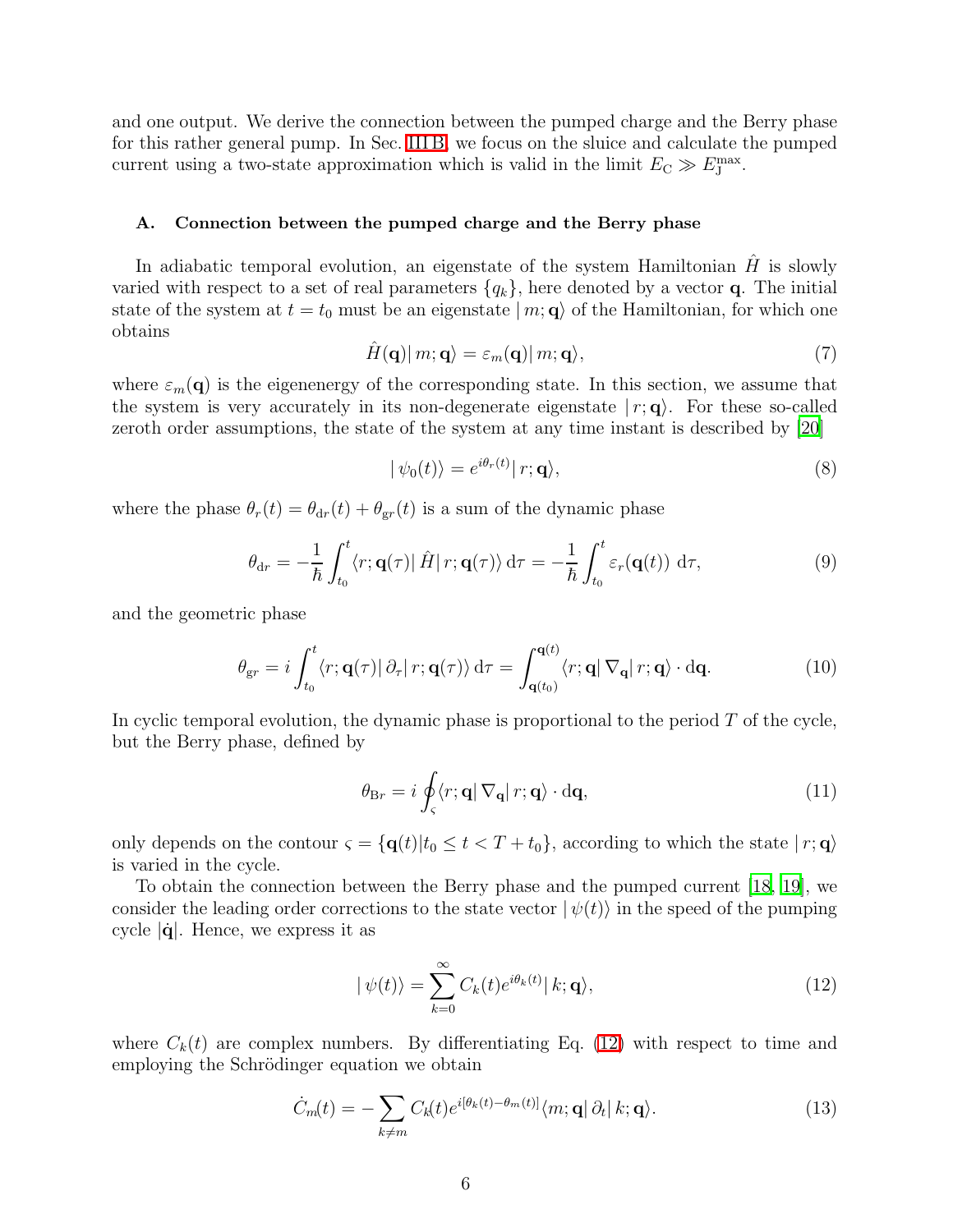Since we control our system such that it remains almost exactly in the state  $(r; \mathbf{q})$ , we may neglect all other terms in Eq. [\(13\)](#page-5-2) except the one with  $k = r$ . Thus we obtain for  $m \neq r$ the first order correction to the coefficients  $C_k$  as

<span id="page-6-0"></span>
$$
C_m(t) = -\int_{t_0}^t \langle m; \mathbf{q} | \partial_t | r; \mathbf{q} \rangle e^{i[\theta_r(t') - \theta_m(t')]}\, \mathrm{d}t'.\tag{14}
$$

As shown for example in Sec. [IV,](#page-10-0) the absolute value of the above coefficients  $C_k$  is proportional to  $|\dot{\mathbf{q}}|$  in adiabatic and cyclic temporal evolution.

The total mean charge through the system in one pumping cycle may be written with the help of the average current operator  $\tilde{I}$  as

<span id="page-6-1"></span>
$$
Q_{\text{tot}} = \int_{t_0}^{t_0 + T} \langle \psi(t) | \hat{I} | \psi(t) \rangle dt.
$$
 (15)

The contribution to the total charge purely from the zeroth order term presented in Eq. [\(8\)](#page-5-3) is observed to originate from the usual supercurrent and is denoted by

$$
Q_{sr} = \int_{t_0}^{t_0+T} \langle r; \mathbf{q}(t) | \hat{I} | r; \mathbf{q}(t) \rangle dt.
$$
 (16)

On the other hand, the pumped charge  $Q_{\rm p} := Q_{\rm tot} - Q_{\rm s}$  assumes the form

$$
Q_{\rm pr} = 2\Re \int_{t_0}^{t_0+T} \left( \sum_{k \neq r} C_k(t) \langle r; \mathbf{q}(t) | \hat{I} | k; \mathbf{q}(t) \rangle e^{i[\theta_k(t) - \theta_r(t)]} \right) dt, \tag{17}
$$

where we have neglected the terms containing  $|C_k|^2$  which vanish in the adiabatic limit. By inserting Eq. [\(14\)](#page-6-0) into the above equation and changing the order of the resulting integrals we obtain

$$
Q_{\rm pr} = -2\Re\sum_{k\neq r} \int_{t_0}^{t_0+T} \left\{ \langle k; \mathbf{q}(t') | \partial_t | r; \mathbf{q}(t') \rangle e^{i[\theta_r(t')-\theta_k(t')]}\n\times \int_{t'}^{t_0+T} \langle r; \mathbf{q}(t) | \hat{I} | k; \mathbf{q}(t) \rangle e^{i[\theta_k(t)-\theta_r(t)]} dt \right\} dt'.
$$
\n(18)

In the above integral with respect to  $t$ , the integrand may be expressed as

$$
\frac{\mathrm{d}}{\mathrm{d}t}\left\{i\hbar\langle r;\mathbf{q}(t)|\,\hat{I}|k;\mathbf{q}(t)\rangle e^{i[\theta_k(t)-\theta_r(t)]}/(\varepsilon_k-\varepsilon_r)\right\}+\mathcal{O}(|\dot{\mathbf{q}}|),\tag{19}
$$

The term  $\mathcal{O}(|\dot{q}|)$  in the above equation may be dropped since it becomes negligible in the adiabatic limit compared with the first term. Hence the pumped charge is obtained to be

$$
Q_{\rm pr} = 2\hbar \Im \sum_{k \neq r} \Big[ \int_{t_0}^{t_0 + T} \frac{\langle r; \mathbf{q}(t) | \hat{I} | k; \mathbf{q}(t) \rangle \langle k; \mathbf{q}(t) | \partial_t | r; \mathbf{q}(t) \rangle}{\varepsilon_r - \varepsilon_k} dt + \frac{C_k(t_0 + T) \langle r; \mathbf{q}(t_0 + T) | \hat{I} | k; \mathbf{q}(t_0 + T) \rangle e^{i[\theta_k(t_0 + T) - \theta_r(t_0 + T)]}}{\varepsilon_r - \varepsilon_k} \Big]. \tag{20}
$$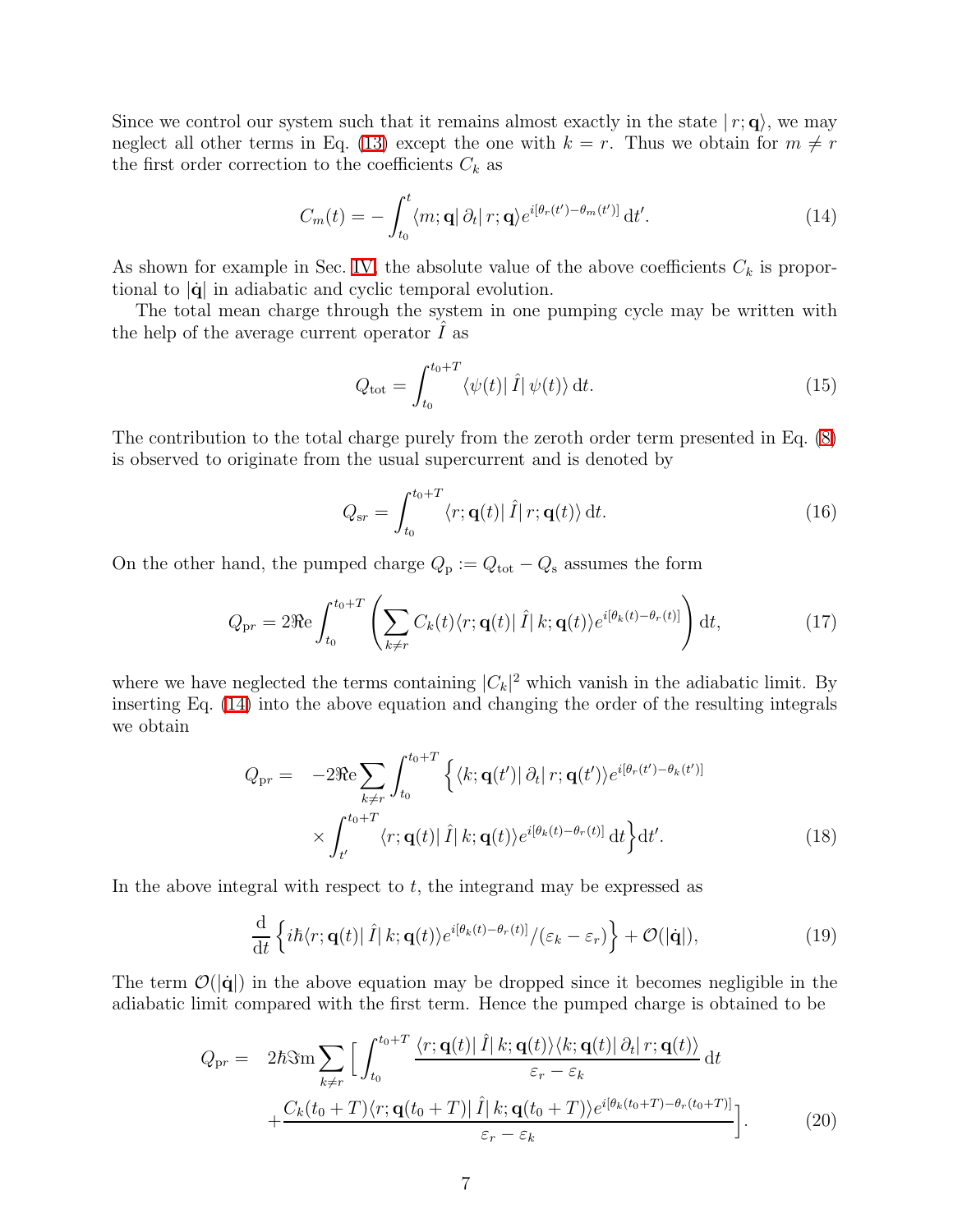Since the excitation amplitudes  $C_k$  tend to zero in the adiabatic limit, we obtain the known equation [\[18\]](#page-18-9) for the pumped charge

<span id="page-7-0"></span>
$$
Q_{\rm pr} = 2\hbar \Im \text{m} \oint_{\varsigma} \sum_{k \neq r} \frac{\langle r; \mathbf{q} | \hat{I} | k; \mathbf{q} \rangle}{\varepsilon_r - \varepsilon_k} \langle k; \mathbf{q} | \nabla_{\mathbf{q}} | r; \mathbf{q} \rangle \cdot \mathrm{d} \mathbf{q}, \tag{21}
$$

which only depends on the contour  $\varsigma$ , according to which the state  $|r; \mathbf{q}\rangle$  traverses, not the speed  $|\dot{q}|$  of the pumping cycle. Although the above equation contains an integral over a closed contour, it is also valid for open contours. Furthermore, the matrix elements of the average current operator  $I = 2e[\partial_{\varphi}, H]/\hbar$  can be expressed as

<span id="page-7-1"></span>
$$
\langle r; \mathbf{q} | \hat{I} | k; \mathbf{q} \rangle = \frac{2e(\varepsilon_k - \varepsilon_r)}{\hbar} \langle r; \mathbf{q} | \partial_{\varphi} | k; \mathbf{q} \rangle, \tag{22}
$$

which yields together with Eq. [\(21\)](#page-7-0)

<span id="page-7-2"></span>
$$
Q_{\rm pr} = -4e \Im \text{m} \oint_{\varsigma} \langle r; \mathbf{q} | \partial_{\varphi} \nabla_{\mathbf{q}} | r; \mathbf{q} \rangle \cdot d\mathbf{q}.
$$
 (23)

In the above derivation, we have employed the fact that  $\langle r; \mathbf{q} | \partial_{\varphi}| r; \mathbf{q} \rangle \langle r; \mathbf{q} | \nabla_{\mathbf{q}} | r; \mathbf{q} \rangle$  is real and that the basis  $\{ | k; \mathbf{q} \rangle \}$  is normalized spaning the whole configuration space.

Equation [\(23\)](#page-7-1) for the pumped charge resembles Eq. [\(11\)](#page-5-4) except for the operator  $\partial_{\varphi}$ . This observation motivates us to study the derivative of the Berry phase with respect to the phase difference across the sluice  $\varphi$  which is fixed by the total magnetic flux  $\Phi$  as in Eq. [\(2\)](#page-2-3), and hence may be treated as a scalar variable. Hence, Eq. [\(11\)](#page-5-4) yields

$$
\partial_{\varphi}\theta_{\mathrm{Br}} = i \oint_{\varsigma} \left[ \left( \partial_{\varphi} |r; \mathbf{q} \rangle \right)^{\dagger} \nabla_{\mathbf{q}} |r; \mathbf{q} \rangle + \langle r; \mathbf{q} | \partial_{\varphi} \nabla_{\mathbf{q}} |r; \mathbf{q} \rangle \right] \cdot \mathrm{d}\mathbf{q}.
$$
 (24)

The first term in the right side of Eq. [\(24\)](#page-7-2) may be written in a form

$$
\left(\partial_{\varphi}|r;\mathbf{q}\rangle\right)^{\dagger}\nabla_{\mathbf{q}}|r;\mathbf{q}\rangle = \nabla_{\mathbf{q}}\left[\left(\partial_{\varphi}|r;\mathbf{q}\rangle\right)^{\dagger}|r;\mathbf{q}\rangle\right] - \left(\nabla_{\mathbf{q}}\partial_{\varphi}|r;\mathbf{q}\rangle\right)^{\dagger}|r;\mathbf{q}\rangle. \tag{25}
$$

The integral of the term  $\nabla_{\mathbf{q}}\left[\left(\partial_{\varphi}|\, r; \mathbf{q}\right)\right]^{\dagger}|\, r; \mathbf{q}\rangle\right]$  over a closed contour  $\varsigma$  vanishes by the Stokes theorem. Thus Eq. [\(24\)](#page-7-2) may be recast into

<span id="page-7-3"></span>
$$
\partial_{\varphi}\theta_{\mathrm{Br}} = -2\Im\mathbf{m}\oint_{\varsigma}\langle r;\mathbf{q}|\,\partial_{\varphi}\nabla_{\mathbf{q}}|r;\mathbf{q}\rangle\cdot\mathrm{d}\mathbf{q},\tag{26}
$$

<span id="page-7-4"></span>and hence the comparison of Eqs. [\(23\)](#page-7-1) and [\(26\)](#page-7-3) yields the relation between the Berry phase and the pumped charge

$$
Q_{\rm p} = 2e\partial_{\varphi}\theta_{\rm B}.\tag{27}
$$

The interpretation of  $Q_p$  is the average pumped charge through the device, since it arises from the average current operator  $I$ . Furthermore, if the pump consists of a linear chain of islands separated by SQUIDs, the charge conservation and cyclic temporal evolution assures that the pumped charge through all the SQUIDs separately equal to  $Q_{\text{p}}$  [\[18\]](#page-18-9). Since the Berry phase is not directly observable in a one-dimensional subspace of any quantum system, only the derivative of the Berry phase with respect to the total phase difference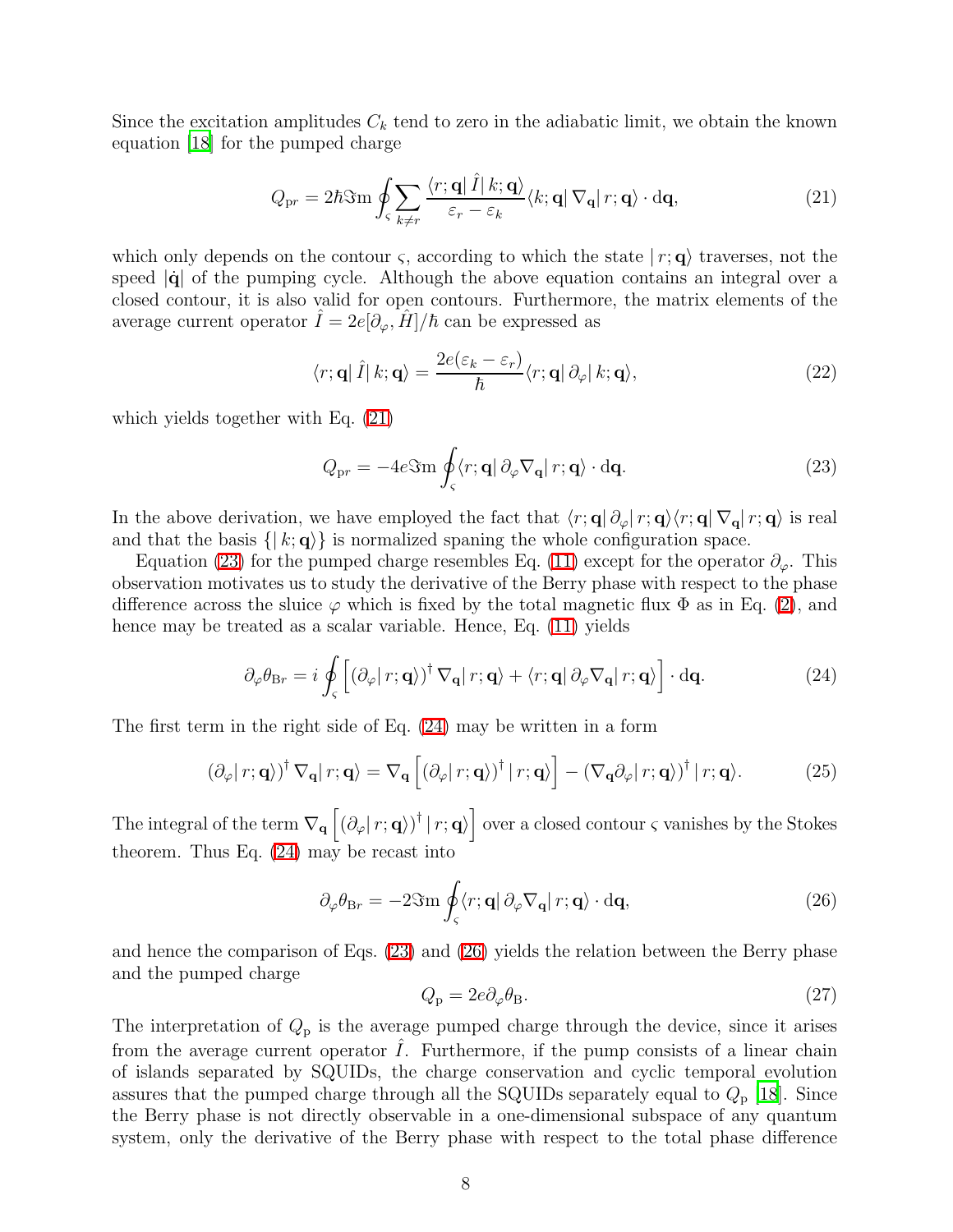appears in Eq. [\(27\)](#page-7-4). We do not regard this property to be a limitation in measuring the Berry phase in Josephson circuits, but rather equate it with the fact that generally the Berry phase is detected as a phase difference between two orthogonal quantum states. In contrast to the Berry phase, the charge corresponding to the dynamic phase is related to the usual supercurrent through the device as

$$
Q_{\rm s} = -2e\partial_{\varphi}\theta_{\rm d},\tag{28}
$$

<span id="page-8-0"></span>which is obtained by differentiating Eq. [\(9\)](#page-5-5) with respect to  $\varphi$  and comparing the result with Eq. [\(16\)](#page-6-1).

#### B. Berry phase in the Cooper pair sluice

Assuming  $E_C \gg E_J^{\text{max}}$  and  $n_g \in [0, 1]$ , the state of the Cooper pair sluice can be described by two eigenstates  $|0\rangle$  and  $|1\rangle$  of the charge operator  $\hat{n}$  corresponding to eigenvalues 0 and 1, respectively. We employ this approximation to demonstrate the results of Sec. [III A](#page-5-0) for the sluice up to linear terms in

$$
\delta := \frac{E_{\rm J}^{\rm max}}{E_{\rm C}}.\tag{29}
$$

In the discussion of Sec. [II,](#page-2-0) we found that the pumped charge is  $2en<sub>g</sub><sup>max</sup>$  in an ideal pumping cycle shown in Fig. [2](#page-4-1) for  $E_J^{\text{res}}/E_J^{\text{max}} = 0$ . In contrast, we consider here SQUIDs with finite

<span id="page-8-2"></span>
$$
\epsilon := \frac{E_{\rm J}^{\rm res}}{E_{\rm J}^{\rm max}}.\tag{30}
$$

We will, however, assume that the residual Josephson energy is small, and hence study its effect only up to linear terms in  $\epsilon$ .

From the expression  $\hat{n} = -i\partial_{\phi}$  of the number operator, we observe that

$$
e^{\pm i\phi} |n\rangle = |n \pm 1\rangle,\tag{31}
$$

where  $|n\rangle$  is an eigenstate of the number operator  $\hat{n}$  with an eigenvalue n. Thus we decompose the trigonometric functions of Eq. [\(1\)](#page-2-2) into exponential functions and obtain the approximate two-state Hamiltonian in the basis  $\{|0\rangle, |1\rangle\}$  as

$$
\hat{H}_{2s} = \begin{pmatrix} E_{\rm C} n_{\rm g}^2 & -\frac{E_{\rm J1}}{2} e^{-i\varphi/2} - \frac{E_{\rm J2}}{2} e^{i\varphi/2} \\ -\frac{E_{\rm J1}}{2} e^{i\varphi/2} - \frac{E_{\rm J2}}{2} e^{-i\varphi/2} & E_{\rm C} (1 - n_{\rm g})^2 \end{pmatrix} . \tag{32}
$$

The ground state  $|g\rangle$  and the excited state  $|e\rangle$  are obtained by diagonalizing this Hamiltonian, and can be expressed as

<span id="page-8-1"></span>
$$
|g\rangle = e^{i\gamma}a|0\rangle + b|1\rangle,|e\rangle = e^{i\gamma}b|0\rangle - a|1\rangle,
$$
\n(33)

where the amplitudes a and b are positive real numbers satisfying  $a^2 + b^2 = 1$  and  $\gamma$  is the relative phase difference of the charge states. The overall constant phase of the eigenstates is physically unobservable and can thus be chosen as in Eq.  $(33)$ . The amplitudes a and b are obtained to be

$$
a^2 = 1 - b^2 = \frac{1}{2} \left[ 1 - \frac{\eta}{\sqrt{\eta^2 + (E_{12}/E_{\rm C})^2}} \right],\tag{34}
$$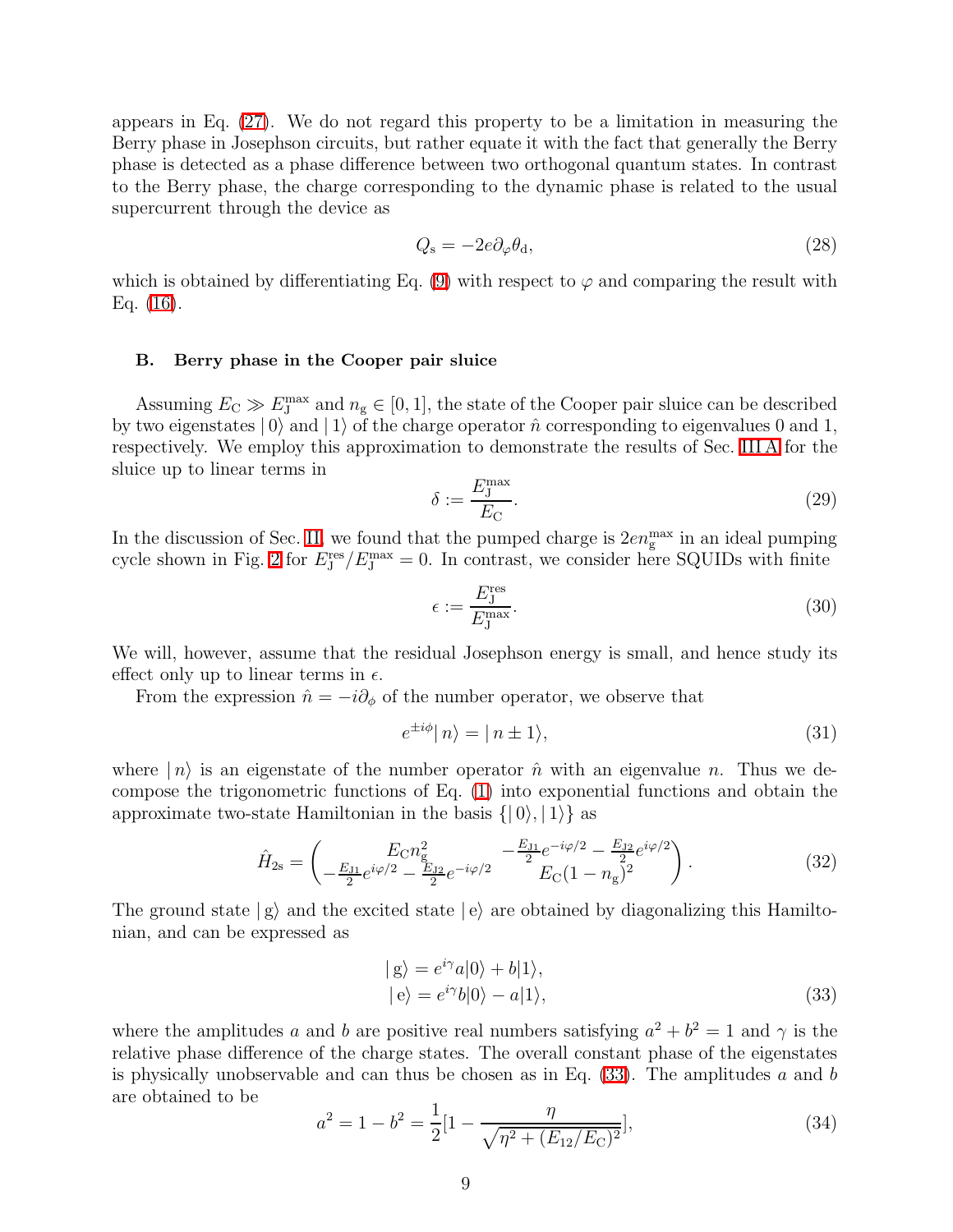where we have defined  $\eta = n_{\rm g} - 1/2$  and  $E_{12} = \frac{1}{2}$  $\frac{1}{2}\sqrt{E_{J1}^2 + E_{J2}^2 + 2E_{J1}E_{J2}\cos\varphi}$ . Moreover, the phase difference  $\gamma$  assumes the form

<span id="page-9-0"></span>
$$
\gamma = \arctan\left(\frac{E_{J2} - E_{J1}}{E_{J1} + E_{J2}}\tan\frac{\varphi}{2}\right).
$$
 (35)

Our aim is to compute the pumped charge utilizing Eq. [\(21\)](#page-7-0), and compare it with the derivative of the Berry phase with respect to the phase difference  $\varphi$ . In this two-state approximation, the sum in Eq. [\(21\)](#page-7-0) consists of only one term

$$
Q_{\rm p2s} = 2\hbar \Im \text{m} \oint_{\varsigma} \frac{\langle \mathbf{g}; \mathbf{q} | \hat{I}_2 | \mathbf{e}; \mathbf{q} \rangle}{\varepsilon_{\rm g} - \varepsilon_{\rm e}} \langle \mathbf{e}; \mathbf{q} | \nabla_{\mathbf{q}} | \mathbf{g}; \mathbf{q} \rangle \cdot d\mathbf{q}, \tag{36}
$$

where we have employed the fact that all the current operators  $\hat{I}$ ,  $\hat{I}_1$ , and  $\hat{I}_2$  result in equal pumped charges due to the charge conservation. The symbols  $\varepsilon_{\rm g}$  and  $\varepsilon_{\rm e}$  denote the eigenvalues of the Hamiltonian  $\hat{H}_{2s}$  corresponding to the states  $|g; \mathbf{q}\rangle$  and  $|e; \mathbf{q}\rangle$ , respectively. The parameters **q** are chosen to be  $\mathbf{q} = (a^2, \gamma)$ . With the help of Eqs. [\(4\)](#page-3-1) and [\(31\)](#page-8-2), the matrix element of the current operator  $\hat{I}_2$  in Eq. [\(36\)](#page-9-0) is expressed as

<span id="page-9-2"></span>
$$
\langle \mathbf{g}; \mathbf{q} | \hat{I}_2 | \mathbf{e}; \mathbf{q} \rangle = \frac{ie}{\hbar} E_{\mathrm{J2}} [e^{i(\gamma - \varphi/2)} b^2 + e^{-i(\gamma - \varphi/2)} a^2]. \tag{37}
$$

We write the gradient part in Eq. [\(36\)](#page-9-0) as

<span id="page-9-3"></span><span id="page-9-1"></span>
$$
\langle e; \mathbf{q} | \nabla_{\mathbf{q}} | g; \mathbf{q} \rangle \cdot d\mathbf{q} = iab \, d\gamma + \frac{d(a^2)}{2ab},\tag{38}
$$

and the energy difference as

<span id="page-9-4"></span>
$$
\varepsilon_{\rm e} - \varepsilon_{\rm g} = 2E_{\rm C} \sqrt{E_{\rm C}^2 \eta^2 + E_{12}^2}.
$$
\n(39)

By a substitution of Eqs.  $(37)$ ,  $(38)$ , and  $(39)$  into Eq.  $(36)$  we obtain

$$
Q_{\rm p2s} = -2e\Re\theta \oint_{\zeta} \frac{E_{\rm J2}}{E_{12}} [e^{i(\gamma - \varphi/2)} b^2 + e^{-i(\gamma - \varphi/2)} a^2] [i \frac{E_{\rm 12}^2 d\gamma}{4(E_{\rm C}^2 \eta^2 + E_{\rm 12}^2)} + \frac{1}{2} d(a^2)]. \tag{40}
$$

Since the part containing  $d\gamma$  in the above integral vanishes as  $\mathcal{O}(\delta^2)$ , it is neglected in this approximation. With the same argument we neglect the terms containing  $d(a^2)$  for the parts of the contour  $\varsigma$  in which  $E_{J1}$  or  $E_{J2}$  is varied. Furthermore, we employ the identity  $b^2 = 1 - a^2$  to Eq. [\(40\)](#page-9-4) and obtain

$$
Q_{p2s} = -2e \int \frac{E_{J2}}{2E_{12}} \cos(\gamma - \varphi/2) d(a^2) + \mathcal{O}(\delta^2), \tag{41}
$$

where the integration is over the second and fifth pumping phase, see Fig. [2.](#page-4-1) For the second pumping phase,  $E_{J2} = E_J^{\text{max}}$ , and up to linear order in  $\epsilon$  we have  $E_{12} = E_J^{\text{max}}(1 + \epsilon \cos \varphi)/2$ and  $\cos(\gamma - \varphi/2) = 1$ . Furthermore,  $a^2$  varies from  $1 - \mathcal{O}(\delta^2)$  to  $\mathcal{O}(\delta^2)$ , and hence the contribution to the pumped charge from this domain is  $2e(1-\epsilon \cos \varphi)$ . For the fifth pumping phase,  $E_{J2} = E_J^{\text{res}}, E_{12} \approx E_J^{\text{max}}(1 + \epsilon \cos \varphi)/2$ , and  $\cos(\gamma - \varphi/2) \approx \cos(\varphi)$ . In this part of the cycle  $a^2$  varies from  $\mathcal{O}(\delta^2)$  to  $1-\mathcal{O}(\delta^2)$ , and hence the contribution to the pumped charge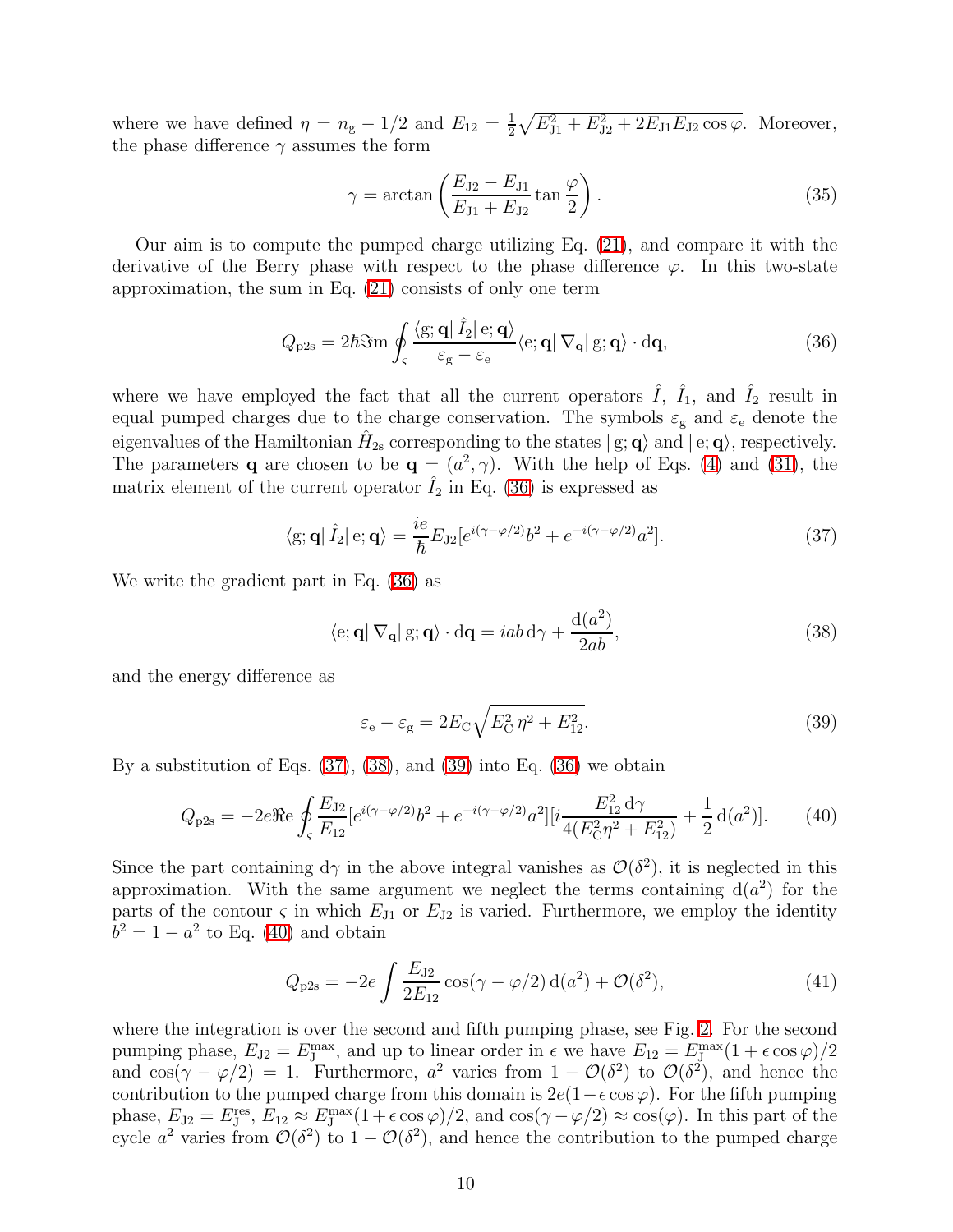up to linear order in  $\epsilon$  is given by  $-2e\epsilon\cos\varphi$ . Thus the pumped charge of the sluice in the adiabatic cycle of Fig. [2](#page-4-1) assumes the form

<span id="page-10-2"></span>
$$
Q_{\text{p2s}} = 2e\left(1 - 2\epsilon\cos\varphi\right) + \mathcal{O}(\delta^2) + \mathcal{O}(\epsilon^2). \tag{42}
$$

For vanishing residual Josephson energy, the above equation reduces to the general result for ideal pumping cycle  $Q_{\rm p} = 2e n_{\rm g}^{\rm max}$ , where the number of Cooper pairs pumped in one cycle  $n_{\rm g}^{\rm max}$  is unity.

<span id="page-10-1"></span>To show the relation between the pumped charge and the Berry phase, we employ Eq. [\(11\)](#page-5-4) and write

$$
\theta_{\text{B2s}} = i \oint_{\varsigma} \langle \mathbf{g}; \mathbf{q} | \nabla_{\mathbf{q}} | \mathbf{g}; \mathbf{q} \rangle \cdot d\mathbf{q} = - \oint_{\varsigma} a^2 d\gamma, \tag{43}
$$

where the vanishing integral involving the differential  $d(a^2)$  is not shown. Since the parameter  $\gamma$  does not depend on the gate charge, the Berry phase is accumulated only when the Josephson energies are changed in the cycle of Fig. [2.](#page-4-1) Since  $a^2 = \mathcal{O}(\delta^2)$  for  $\eta = 1/2$ , the only non-negligible contribution to the integral in Eq. [\(43\)](#page-10-1) is obtained in the first and last pumping phase, for which  $a^2 = 1 + \mathcal{O}(\delta^2)$ . Thus the Berry phase can be expressed as

$$
\theta_{\text{B2s}} = \varphi - 2\epsilon \sin(\varphi) + \mathcal{O}(\delta^2) + \mathcal{O}(\epsilon^2). \tag{44}
$$

Indeed, Eqs. [\(42\)](#page-10-2) and [\(44\)](#page-10-3) demonstrate that

<span id="page-10-3"></span>
$$
Q_{\rm P2s} = 2e\partial_{\varphi}\theta_{\rm B2s},\tag{45}
$$

which demonstrates for the sluice the validity of the general result given by Eq.  $(27)$ .

## <span id="page-10-0"></span>IV. ADIABATICITY CRITERION FOR THE COOPER PAIR SLUICE

In the above sections, we have assumed that the sluice is more or less perfectly in its instantaneous ground state during the temporal evolution. However, this assumption is strictly speaking valid only if the changes in the parameters q of the system Hamiltonian are infinitely slow. On the other hand, we wish to repeat the pumping cycle as fast as possible for a given  $n_{\rm g}^{\rm max}$  to create a detectable current. Thus a quantitative study of the pumping errors due to finite pumping rate is required. In this section, we derive upper bounds for the population of the excited states of the sluice in the spirit of adiabatic theorem. Moreover, we apply the results to the case  $\delta \ll 1$  for which the two-state approximation is valid, and to the case  $\delta \gg 1$  for which we employ a perturbed harmonic oscillator approach. In these two cases, we also derive the maximum pumped current for small pumping error rate.

As in Sec. [III A,](#page-5-0) we study a rather general quantum system described by the Hamiltonian  $H(\mathbf{q})$ , parameters q, and the instantaneous eigenbasis  $\{ | m; \mathbf{q} \rangle \}$  defined in Eq. [\(7\)](#page-5-6). We consider a representation of the state of the system given by Eq. [\(12\)](#page-5-1). Since the aim of this section is to show how we can retain the system in its ground state, i.e.,  $|C_0(t)|^2 \approx 1$ , we may employ Eq. [\(14\)](#page-6-0) with  $r = 0$  to describe the time evolution of the excitation coefficients  $C_k$ . It follows from Eq. [\(7\)](#page-5-6) that

<span id="page-10-4"></span>
$$
\langle m; \mathbf{q} | \partial_t | k; \mathbf{q} \rangle = \frac{\langle m; \mathbf{q} | (\partial_t \hat{H}) | k; \mathbf{q} \rangle}{\varepsilon_k(t) - \varepsilon_m(t)}.
$$
 (46)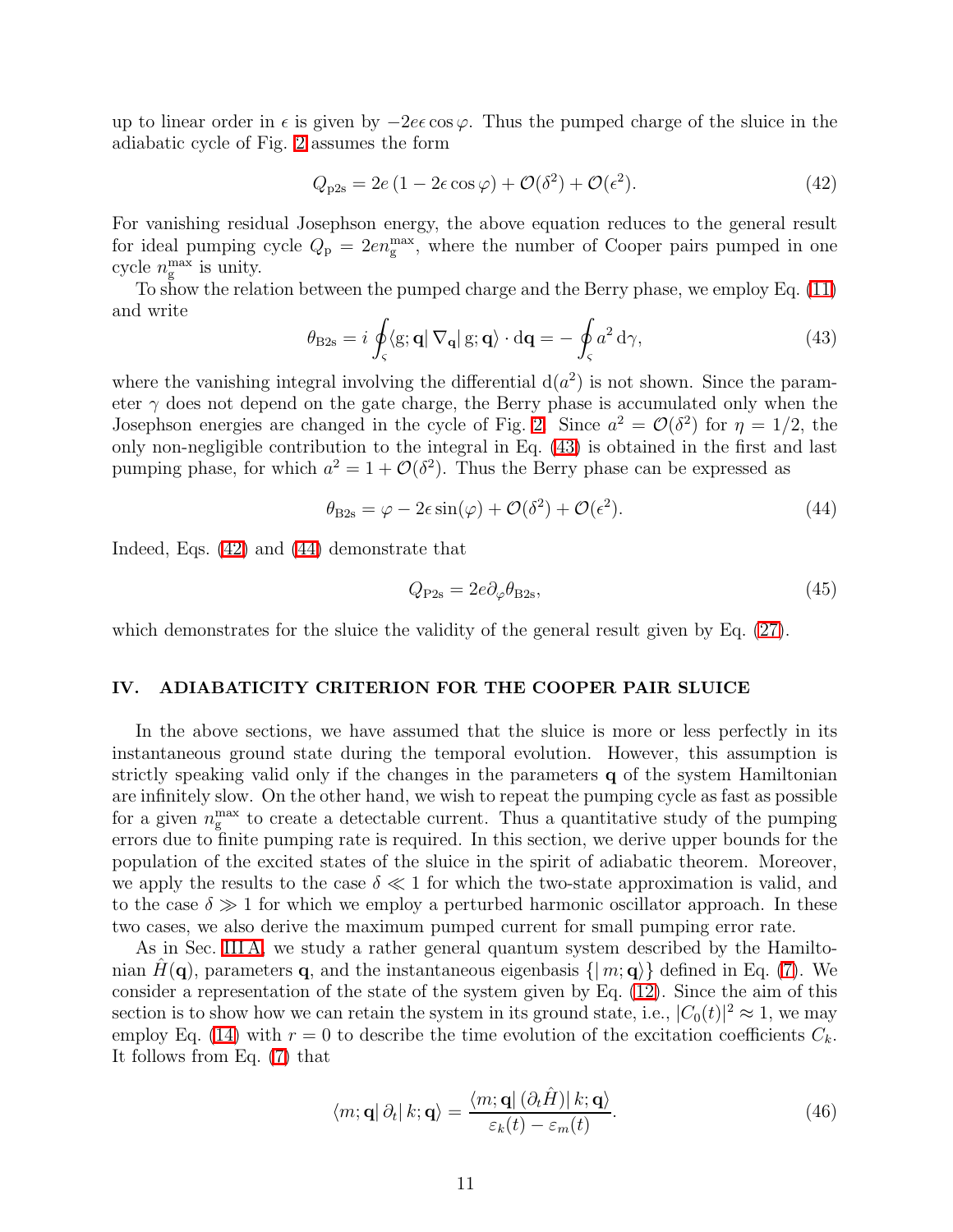By insertion of Eq. [\(46\)](#page-10-4) into Eq. [\(14\)](#page-6-0) we obtain

<span id="page-11-0"></span>
$$
C_m(t) = \int_{t_0}^t \frac{\langle m; \mathbf{q} | (\partial_{t'}\hat{H}) | 0; \mathbf{q} \rangle}{\varepsilon_m(t') - \varepsilon_0(t')} e^{i[\theta_m(t') - \theta_0(t')]}\, \mathrm{d}t'.\tag{47}
$$

<span id="page-11-4"></span>Let us assume that we adjust the speed of the temporal evolution such that  $\langle m; \mathbf{q} | (\partial_t \hat{H}) | 0; \mathbf{q} \rangle / [\varepsilon_m(t) - \varepsilon_0(t)]^2$  is constant in time. Furthermore, if we neglect the geometric part of the phase and assume that the energy separation is time independent, we obtain an estimate

$$
|C_m(t)| \le 2\hbar \frac{|\langle m; \mathbf{q} | (\partial_t \hat{H}) | 0; \mathbf{q} \rangle|}{[\varepsilon_m(t) - \varepsilon_0(t)]^2}.
$$
 (48)

Although the above assumptions may be considered to be crude in general, they turn out to be accurate for a sluice Hamiltonian with at least one of the Josephson energies much larger than the Coulomb energy  $E_{\text{C}}$ .

Without any other assumption about the temporal evolution of the system except that it is cyclic and nearly adiabatic, Eq. [\(47\)](#page-11-0) yields

$$
C_m(NT + t_0) = C_m(T + t_0) \frac{1 - \nu_m^{N+1}}{1 - \nu_m}, \quad \text{for } \nu_m \neq 1,
$$
 (49)

where N is a positive integer and  $\nu_m = e^{i[\theta_m(T) - \theta_0(T)]}$ . Since the dynamic phase depends explicitly on the period  $T$  and the geometric phase only on the contour  $\varsigma$ , according to which the parameters  $q$  vary under the cyclic temporal evolution, the period  $T$  can be chosen for example such that  $\nu_m = i$  for a fixed m, which implies  $|C_m(NT)| < \sqrt{2}|C_m(T)|$ . Thus the probability for the sluice to be in the excited state  $| \mathbf{q}; m \rangle$  is bounded. The above discussion is, however, strictly valid only for the mth state, whereas  $\nu_k$  can generally be very close to unity for  $k \neq m$ . In the extreme case  $\nu_k = 1$ , the amplitude of the kth state increases linearly in time, and hence the adiabaticity is lost if there is no dissipation in the system. To take the dissipation into account, we estimate from Eq. [\(47\)](#page-11-0) that

$$
\dot{C}_m(t) \le \frac{|\langle m; \mathbf{q} | (\partial_t \hat{H}) | 0; \mathbf{q} \rangle|}{\varepsilon_m(t) - \varepsilon_0(t)} \le \max_{0 < t < T} \frac{|\langle m; \mathbf{q} | (\partial_t \hat{H}) | 0; \mathbf{q} \rangle|}{\varepsilon_m(t) - \varepsilon_0(t)} := \kappa_m. \tag{50}
$$

<span id="page-11-2"></span>For the excitation probability  $P_m(t) = |C_m(t)|^2$ , Eq. [\(50\)](#page-11-1) and addition of relaxation to the system yields

<span id="page-11-3"></span><span id="page-11-1"></span>
$$
\dot{P}_m \le 4\kappa_m \sqrt{P_m(t)} - \Gamma_m P_m(t),\tag{51}
$$

where  $\Gamma_m$  is the relaxation rate of the state  $|\mathbf{q};m\rangle$ . Equation [\(51\)](#page-11-2) yields a bound  $(4\kappa_m/\Gamma_m)^2$ for the excitation probability  $P_m(t)$ , and hence

$$
|C_m(t)| \le \frac{4\kappa_m}{\Gamma_m}.\tag{52}
$$

From Eq. [\(52\)](#page-11-3) we can conclude that if the relaxation is dominant, i.e.,  $\Gamma_m \geq 2(\varepsilon_m - \varepsilon_0)/\hbar$ , bound in Eq. [\(48\)](#page-11-4) is valid even though the assumption that the energy difference  $\varepsilon_m - \varepsilon_0$  is independent of time fails. Moreover, since  $\kappa_m$  tends to decrease rapidly with increasing m, it may be argued that the excitation amplitudes of the high-lying states are suppressed by relaxation, and hence we have to take only the low-lying states into account if we consider an isolated quantum system as a model for the physical system.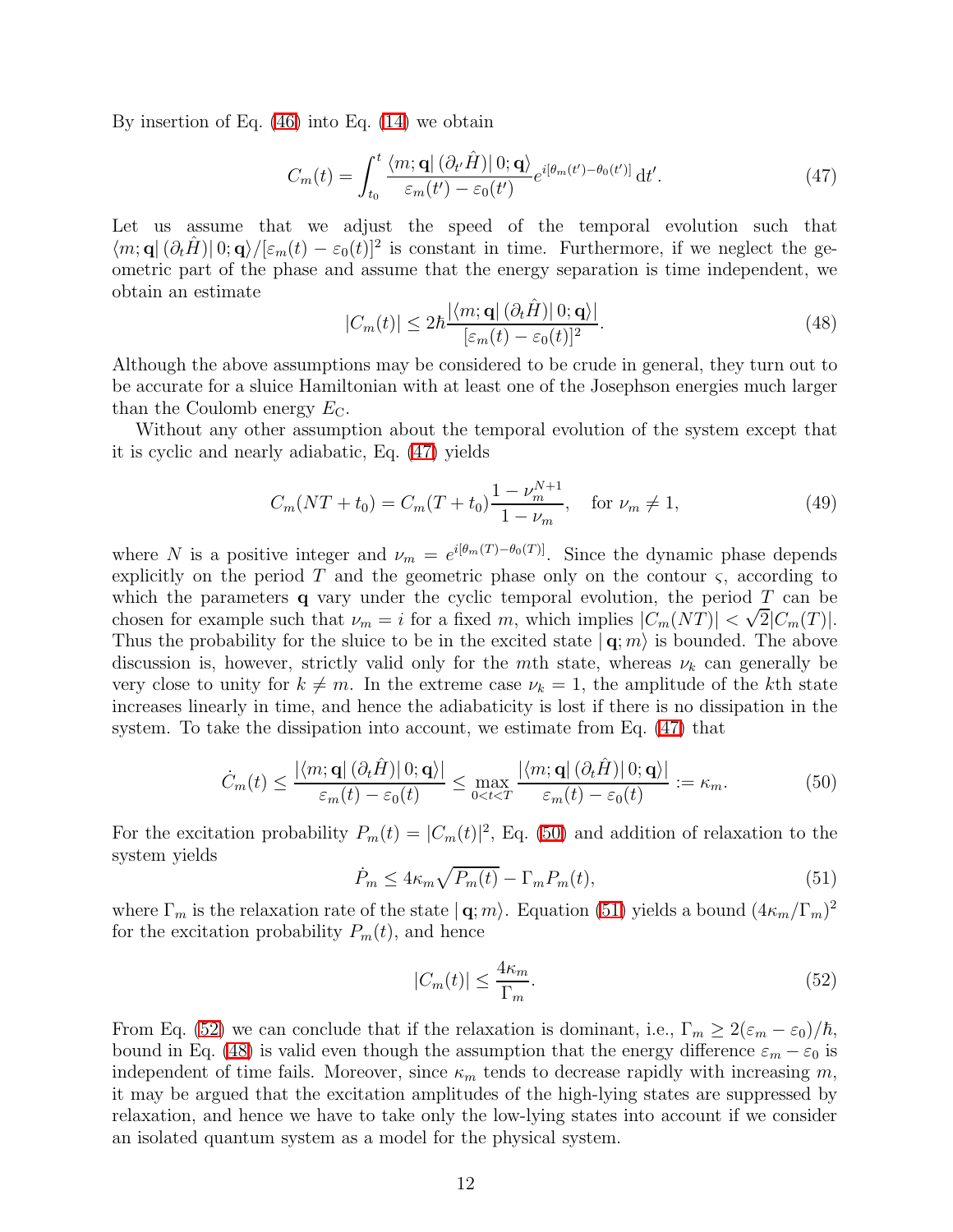The errors to the pumped current arise from the leakage current due to finite residual Josephson energy  $E_J^{\text{res}}$  and from the non-adiabaticity of the temporal evolution which we consider here. Since the pumped current is determined by  $2en_{\rm g}^{\rm max}/T$ , the optimal way to pump is to choose the integer  $n<sub>g</sub><sup>max</sup>$  to be as large as possible to decrease the contribution to the period  $T$  from opening and closing the SQUIDs, see Fig. [2.](#page-4-1) Thus the maximum pumped current is determined by the maximum value for  $\dot{n}_{\rm g}$  limited by the criteria of Eqs. [\(48\)](#page-11-4) and [\(52\)](#page-11-3) when one of the SQUIDs is fully open and the other one is closed. Since the energy difference  $\varepsilon_e - \varepsilon_g$  depends strongly on  $n_g$  in the two state approximation valid for  $\delta \ll 1$ , the estimate in Eq. [\(48\)](#page-11-4) does not hold. In contrast, we adjust  $\dot{n}_{\rm g}$  for all t such that

<span id="page-12-0"></span>
$$
\frac{|\langle e; \mathbf{q} | (\partial_t \hat{H}_{\rm sl}) | g; \mathbf{q} \rangle|}{\varepsilon_{\rm e}(t) - \varepsilon_{\rm g}(t)} = \kappa_{\rm e},\tag{53}
$$

where  $\partial_t \hat{H}_{\rm sl} = 2E_{\rm C} n_{\rm g}(n_{\rm g} - \hat{n})$ . Substitution of Eqs. [\(33\)](#page-8-1) and [\(39\)](#page-9-3) into Eq. [\(53\)](#page-12-0) results in a differential equation for the gate charge

<span id="page-12-1"></span>
$$
\dot{n}_{\rm g} = \frac{2\kappa_{\rm e}}{\delta} [(n_{\rm g} - 1/2)^2 + \delta^2],\tag{54}
$$

which implies together with the initial condition  $n_{\rm g}(0) = 0$  that

$$
n_{\rm g}(t) = \frac{1}{2} + \delta \tan \left[2\kappa_{\rm e}t - \arctan(\delta^{-1}/2)\right].\tag{55}
$$

The above equation yields the period  $T = (\pi/2 - 2\delta)/\kappa_e + \mathcal{O}(\delta^3)$  and the pumped current

$$
I_{\rm p2s} = -2e\kappa_{\rm e}\left(\frac{2}{\pi} + \frac{8\delta}{\pi^2}\right) + \mathcal{O}(\delta^2),\tag{56}
$$

where  $\kappa_e$  is to be chosen such that  $\kappa_e \ll \Gamma_e/4$ , see Eq. [\(52\)](#page-11-3). Although a high damping rate is desirable in light of the adiabaticity, it requires a strong coupling of the system to its environment. The strong coupling has disadvantages, since it may introduce noise to the control parameters of the Hamiltonian, and hence result in pumping errors.

Equation [\(56\)](#page-12-1) shows that the pumped current increases with  $\delta = E_J^{\text{max}}/E_C$ . This observation motivates us to work in the limit  $\delta \gg 1$  for which the phase states are accurate eigenstates of the Hamiltonian in Eq. [\(1\)](#page-2-2). Since the ground state of the system is localized at the minimum of the potential, we may approximate the Hamiltonian  $\hat{H}_{\mathrm{sl}}$  with a Hamiltonian of a perturbed harmonic oscillator as

<span id="page-12-3"></span>
$$
\hat{H}_{\rm pho} = -E_{\rm C}\partial_{\phi'}^2 + \frac{E_{\rm J2}}{2}(\phi')^2 - E_{\rm J2} + \hat{H}_{\rm p},\tag{57}
$$

where  $\phi' = \phi - \varphi/2$ , the perturbation Hamiltonian assumes the form  $\hat{H}_p = -E_{J2}[\cos(\phi') 1 + (\phi')^2/2$ , and we have assumed for simplicity that  $E_{J1} = 0$ . Furthermore, we have neglected the contribution from  $n<sub>g</sub>$  since it can be taken into account in the unperturbed case by multiplying the wave function by  $e^{in_{g}\phi'}$  which does not introduce energy shifts or changes into the matrix elements  $\langle k; \mathbf{q} | (\partial_{n_g}\hat{H}_{\rm sl})| m; \mathbf{q} \rangle$ . By solving the eigenstates of the unperturbed Hamiltonian  $\hat{H}_{\text{pho}} - \hat{H}_{\text{p}}$  and applying perturbation theory up to any order beyond the first it can be shown that

<span id="page-12-2"></span>
$$
\frac{\varepsilon_m - \varepsilon_0}{E_C} = \sqrt{2\delta m} - 2^{-4} (2m^2 + 2m) + \mathcal{O}(\delta^{-1/2}),\tag{58}
$$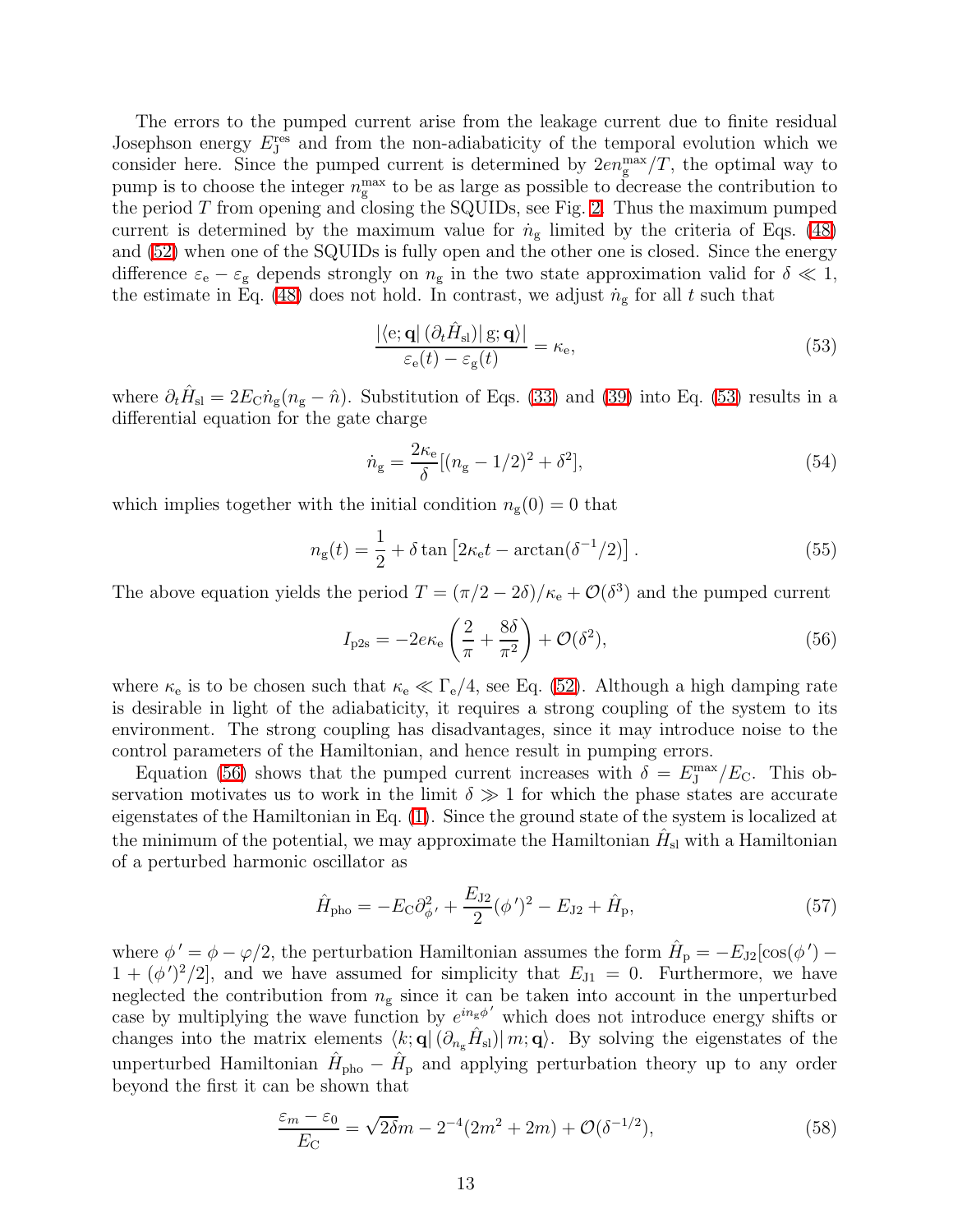<span id="page-13-0"></span>and

$$
\frac{\langle m; \mathbf{q} | (\partial_{n_{\mathbf{g}}} \hat{H}_{\mathrm{sl}}) | 0; \mathbf{q} \rangle}{E_{\mathrm{C}}} = \begin{cases} i2^{1/4} (\delta^{1/4} - 2^{-7/2} \delta^{-1/4}) + \mathcal{O}(\delta^{-3/4}) & \text{, for } m = 1 \\ \mathcal{O}(\delta^{-1/4}) & \text{, for } m \neq 1 \end{cases} . \tag{59}
$$

In fact the eigenstates of the unperturbed Hamiltonian are also the eigenstates of the perturbed Hamiltonian up to  $\mathcal{O}(\delta^{-1/2})$ , which justifies our assumption that  $n_{\rm g}$  may be neglected also in the perturbed case. We showed in the above discussion that the assumptions leading to the bound in Eq. [\(48\)](#page-11-4) are valid here. Substitution of Eqs. [\(58\)](#page-12-2) and [\(59\)](#page-13-0) into Eq. [\(48\)](#page-11-4) for  $m = 1$  yields

$$
|C_1(t)| \le \frac{\hbar \dot{n}_g}{E_C} \left[ 2^{1/4} \delta^{-3/4} + 3 \times 2^{-13/4} \delta^{-5/4} + \mathcal{O}(\delta^{-7/4}) \right] := \lambda. \tag{60}
$$

Hence, the pumped current in this limit  $E_{\text{J}}^{\text{max}} \gg E_{\text{C}}$  is obtained from

$$
I_{\rm pho} = e\dot{n}_{\rm g} = \frac{eE_{\rm C}\lambda}{\hbar} \left[ 2^{-1/4}\delta^{3/4} - 3 \times 2^{-15/4}\delta^{1/4} + \mathcal{O}(\delta^{-1/4}) \right],\tag{61}
$$

where we choose  $\lambda \ll 1$  to assure that the system is accurately in its ground state. The leading contribution to the current may be expressed as

<span id="page-13-2"></span><span id="page-13-1"></span>
$$
I_{\rm pho} \approx \frac{2^{-1/4} e \lambda E_{\rm J2}^{3/4} E_{\rm C}^{1/4}}{\hbar},\tag{62}
$$

where the Josephson energy  $E_{J2} = E_{J}^{\text{max}}$ . To justify the accuracy of above approximations, we show in Fig. [3](#page-14-1) the estimates for the pumped current obtained from Eqs. [\(62\)](#page-13-1) and [\(61\)](#page-13-2) compared with a numerical solution, for which the spectrum of the Hamiltonian  $\hat{H}_{\rm sl}$  was calculated, and the gate charge  $n<sub>g</sub>$  was ramped up employing Eq. [\(48\)](#page-11-4) and the condition  $|C_m(t)| < \lambda$  for all m. On the other hand, the inset in Fig. [3](#page-14-1) shows that dependence of the energy difference  $\varepsilon_1 - \varepsilon_0$  on  $n_{\rm g}$ , and hence time, weakens with increasing  $\delta$ , which renders Eq. [\(48\)](#page-11-4) to be valid. Thus we conclude that Eq. [\(61\)](#page-13-2) yields an accurate analytic expression for the pumped current in a Cooper pair sluice for  $E_J^{\text{max}} \gtrsim E_C$ .<br>The selection of the detailed dependence of the number of

The calculation of the detailed dependence of the pumping errors  $\delta I_{\rm p}$  on the parameter  $\lambda$ is beyond the scope of this paper. Instead, we will employ an approximation

$$
\frac{\delta I_{\rm p}}{I_{\rm p}} \approx \lambda^2. \tag{63}
$$

Thus we only give order of magnitude estimates for the maximum pumped current with a given error rate.

Figure [3](#page-14-1) shows that to maximize the pumped current, we should ultimately maximize  $E_{\text{J}}^{\text{max}}$ . Apart from choosing the material of the superconductor such that its energy gap is as large as possible and using very transparent tunnel junctions, the only way to increase the maximum Josephson energy of the SQUIDs is to increase the surface area of the tunnel junctions. However, the junction capacitance increases with the surface area, and hence the Coulomb energy  $E_{\rm C}$  decreases. On the other hand, the Coulomb energy should be large compared with the temperature for the finite temperature effects to be minimal. Thus the attainable base temperature limits  $E_{\text{J}}^{\text{max}}$ . For standard experimental parameters, i.e., relatively transparent aluminum junctions,  $E_{\rm C}/k_{\rm B} = 1$  K, and for  $\lambda = 0.01$  we obtain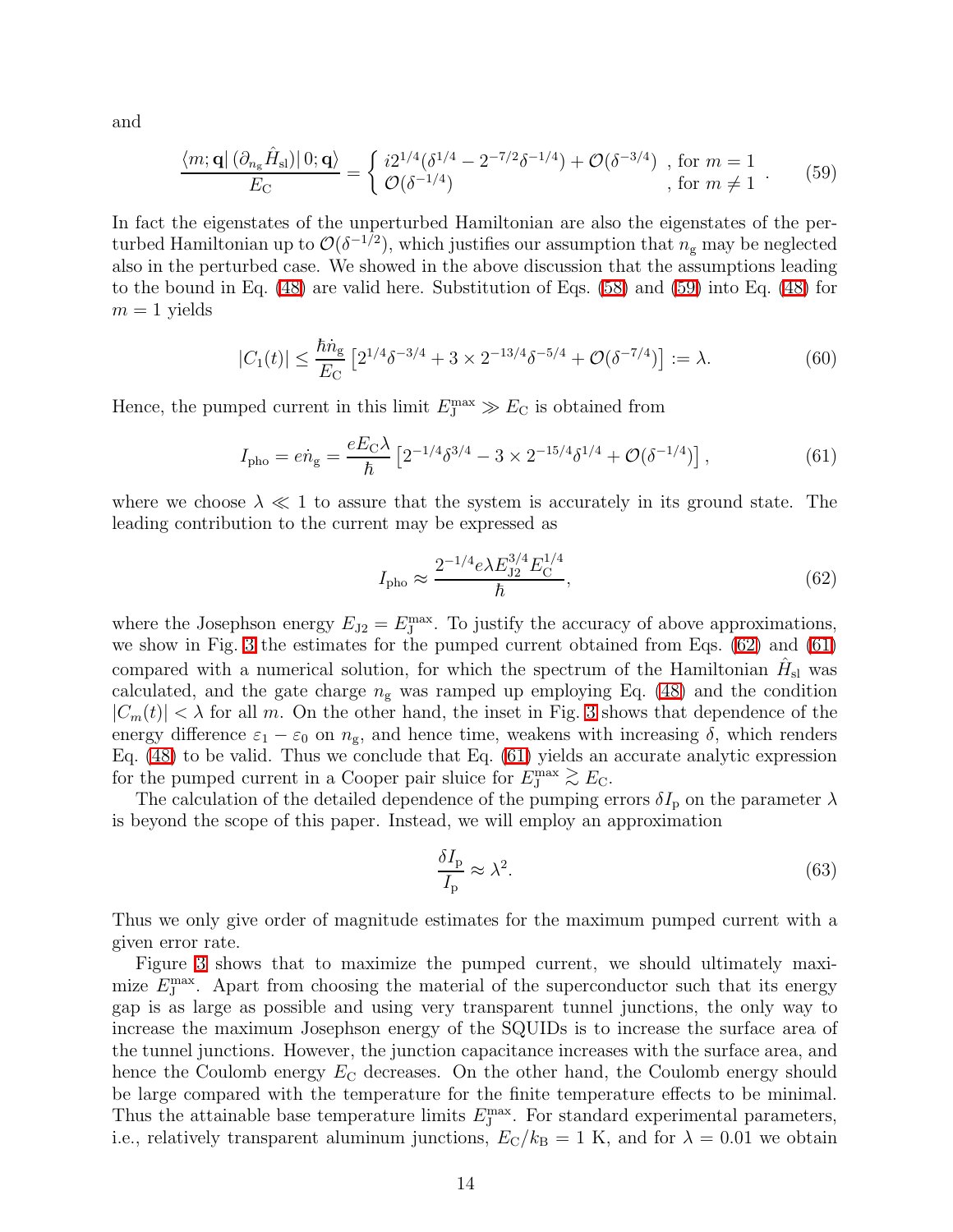

<span id="page-14-1"></span>FIG. 3: Pumped current as a function of the maximum Josephson energy of the SQUIDs  $E_{\text{J}}^{\text{max}}$ obtained from Eq. [\(62\)](#page-13-1) (dotted line), Eq. [\(61\)](#page-13-2) (dashed), and full numerical solution of the system (solid line). The inset shows the maximum relative variation of the energy difference  $\varepsilon_1 - \varepsilon_0$  with respect to  $n_g$  as a function of the maximum Josephson energy of the SQUIDs.

currents of the order of a nanoampere. The pumping errors are not critical for observation of the Berry phase, and hence the parameter  $\lambda$  can be chosen to be, e.g., 0.1 which implies lower than one percent population in the first excited state and a pumped current of the order of 10 nA. On the other hand, if the sluice is used to define the current standard, relative pumping errors should be less than  $10^{-7}$  implying  $\lambda < 3.1 \times 10^{-4}$ . In this case, the standard parameters still yield  $I_{\text{pho}}$  to be of the order of 10 pA. For superconducting niobium, the gap in the quasiparticle energy spectrum is an order of magnitude higher than for aluminum leading to about six times larger pumped currents than for aluminum devices.

## <span id="page-14-0"></span>V. MEASUREMENT SCHEME FOR THE PUMPED CURRENT

To observe the pumped current of a phase biased Cooper pair sluice, we install a third tunnel junction and a DC current source with current  $I_{\text{DC}}$  in parallel with the sluice, as shown in Fig. [4.](#page-15-0) The applied current  $I_{\text{DC}}$  is assumed to be smaller than the critical current of the system, and hence there is no voltage over the third junction. In addition, the capacitance of the third junction is assumed to be large enough such that its charging energy is negligible. Thus the third junction is essentially in such an eigenstate of its phase operator  $\varphi_3$  that the free energy of the system is minimized. We write the free energy of the circuit shown in Fig. [4](#page-15-0) as

$$
\mathcal{G} = \hat{H}_{\rm sl} - E_{\rm J3} \cos \varphi_3 - \frac{\hbar I_{\rm DC}}{2e} \varphi_3,\tag{64}
$$

<span id="page-14-2"></span>where the second and the third term correspond to the Josephson energy of the third junction and to the work done by the current source, respectively. Since the system is in its ground state in the adiabatic temporal evolution, the free energy must achieve its minimum at  $\varphi_3$ , leading to

$$
\partial_{\varphi_3} \mathcal{G} = E_{\text{J3}} \sin \varphi_3 + \frac{\hbar}{2e} (I_{\text{sl}} - I_{\text{DC}}) = 0, \tag{65}
$$

where  $I_{\rm sl} = (E_{\rm J1} \sin \varphi_1 + E_{\rm J2} \sin \varphi_2)/2$  denotes the total average supercurrent through the sluice, and we have used the relation  $2\pi\Phi/\Phi_0 = \varphi_1 + \varphi_2 - \varphi_3$ . In Eq. [\(65\)](#page-14-2), we did not,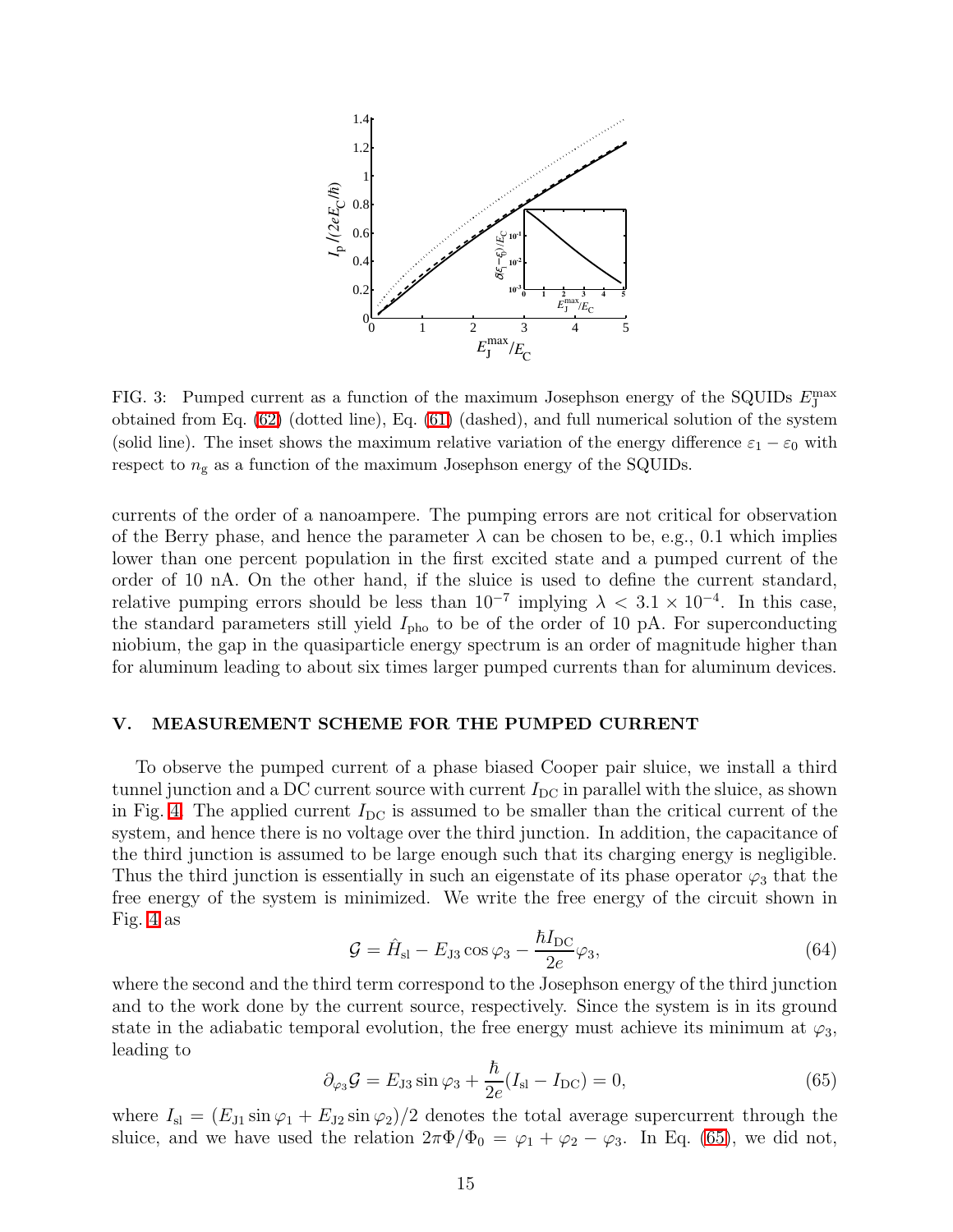<span id="page-15-1"></span>however, include the effective current  $I_{\rm p} = 2en_{\rm g}^{\rm max}/T$  through the third junction arising from the pumping. This current has to be subtracted from the applied DC current and thus we obtain a relation

$$
\tilde{I} := I_{\rm DC} - I_{\rm p} = \frac{2eE_{\rm J3}}{\hbar} \sin \varphi_3 + I_{\rm sl}. \tag{66}
$$

Equation [\(66\)](#page-15-1) shows that the pumping of Cooper pairs alters the current through the system, which can be measured as a shift in the critical current of the device.



<span id="page-15-0"></span>FIG. 4: Circuit diagram for the measurement of the pumped current through the Cooper pair sluice. The third tunnel junction and a DC current source with current  $I_{\text{DC}}$  is installed in parallel with the sluice shown in Fig. [1.](#page-3-0) The phase difference of the third junction is denoted by  $\varphi_3$ .

<span id="page-15-3"></span>In the case of ideal SQUIDs, for which  $\epsilon = E_{\rm J}^{\rm res}/E_{\rm J}^{\rm max} = 0$ , it follows from Hamiltonian of Eq. [\(57\)](#page-12-3) that the pumped current is independent of the total phase difference  $\varphi$ . Thus we obtain from Eq. [\(66\)](#page-15-1)

$$
\tilde{I} = \frac{2eE_{J3}}{\hbar} \sin \varphi_3,\tag{67}
$$

which is equivalent to the case where the sluice is replaced by an ideal current source. Since the pumping shifts the effective current I through the third junction by  $I_p$ , the pumping can be observed by switching measurements, i.e., by applying DC current pulses of duration  $\tau$ and different magnitudes  $I_{\text{DC}}$  while monitoring the voltage across the device. If the device switches to the normal conducting state, a non-zero voltage is observed.

We estimate the switching probability in the zero temperature limit as

<span id="page-15-2"></span>
$$
P_{\rm sw} = 1 - e^{-\tau \Gamma_{\rm MQT}}.\tag{68}
$$

The transition rate for the macroscopic quantum tunneling in a weakly dissipative environment is given by

$$
\Gamma_{\text{MQT}} = 12\sqrt{6\pi} \frac{\omega_{\text{p}}}{2\pi} \sqrt{\Delta U / (\hbar \omega_{\text{p}})} e^{-\frac{36\Delta U}{5\hbar \omega_{\text{p}}}},\tag{69}
$$

where  $\Delta U \approx \frac{2}{3} E_{J3} [2(1 - \tilde{I}/I_{c3})]^{3/2}$  and  $\omega_{\rm p} \approx \sqrt{8 E_{J3} E_{C3} [2(1 - \tilde{I}/I_{c3})]^{1/2}}/\hbar$  [\[21\]](#page-18-12) denote the barrier height and the plasma frequency of the 3rd junction, respectively. Figure [5](#page-16-0) shows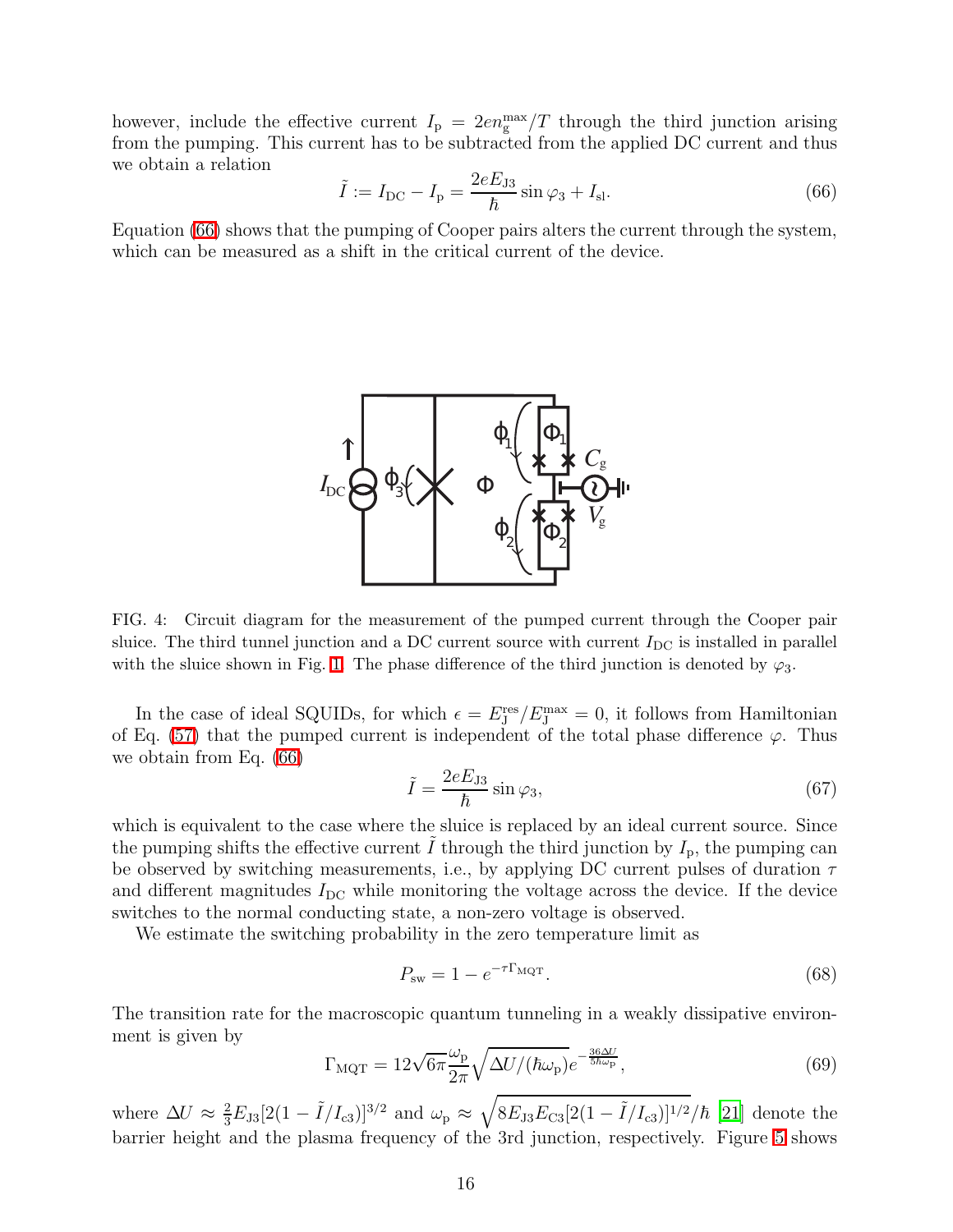the switching probability given by Eq.  $(68)$  as a function of the DC current  $I_{\text{DC}}$  with forward and backward pumping for pumped currents of 10 nA and 1 nA which were found to be experimentally feasible in Sec. [IV.](#page-10-0) In Fig. [5\(](#page-16-0)a), we have assumed that  $I_{c3} = 0.1 \mu A$  and  $C_{J3} = 200$  fF. Since the sluice is also assumed to be optimized for high Josephson energy, the additional assumption of the parameters of the third junction implies that for example in standard shadow evaporation combined with electron beam lithography, three-angle evaporation is to be employed to obtain a different transparency of the third junction as compared with the junctions used in the sluice. An alternative to the three-angle evaporation is to install an additional capacitor in parallel with the third junction, as realized in Refs. [\[15,](#page-18-5) [16\]](#page-18-6). Although these techniques in the fabrication of the sample are very feasible, we have plotted in Fig. [5\(](#page-16-0)b) the switching probability without them, i.e., for  $I_{c3} = 2 \mu A$  and  $C_{J3} = 15$  fF. To detect the pumping for the parameters of Fig. [5\(](#page-16-0)b), the relative visibility in the variation of the applied DC current should be of the order of 0.1% for  $I_p = 1$  nA and 1% for  $I_p = 10$  nA. We note that in our current experimental set up for other switching measurements than the proposed one, we have detected smaller than 0.1% shifts in the current histograms similar to the ones shown in Fig. [5.](#page-16-0) Thus an accurate measurement of the pumped current for the parameters of Fig. [5\(](#page-16-0)a) should be achievable.



<span id="page-16-0"></span>FIG. 5: The probability of the system of Fig. [4](#page-15-0) to switch to the normal conducting state as a function of current  $I_{\text{DC}}$  with 10 nA backward pumping (dashed line), 1 nA backward pumping (dash-dotted line), 1 nA forward pumping (solid line), and 10 nA forward pumping (dotted line). The parameters of the third junction are chosen to be (a)  $I_{c3} = 0.1 \mu A$  and  $C_{J3} = 200 \text{ fF}$ , and (b)  $I_{c3} = 2 \mu A$  and  $C_{J3} = 15$  fF. The duration of the DC current pulse is  $\tau = 100 \mu s$ .

The correction to the shift of the critical current due to finite residual Josephson energy  $E_J^{\text{res}}$  is of the order of  $\max(I_{c1}, I_{c2})\epsilon$  which is small compared with the pumped current  $I_p$ for typical experimental parameters. Thus we conclude that the proposed measurement scheme provides a convenient experimental arrangement for observation of Berry phase in superconducting circuits.

Furthermore, we note that Fig. [4](#page-15-0) strongly resembles the circuit used in the Saclay experiments on the artificial two-state atom quantronium [\[15,](#page-18-5) [16\]](#page-18-6). The sluice in Fig. [4](#page-15-0) corresponds to the quantronium and the other part of the circuit is introduced for measuring the supercurrent through it. Since the supercurrent depends on the state of the quantronium, the switching of the superconducting system into normal state can be employed to observe the state of the quantronium. Thus the supercurrent cannot be neglected as we did in the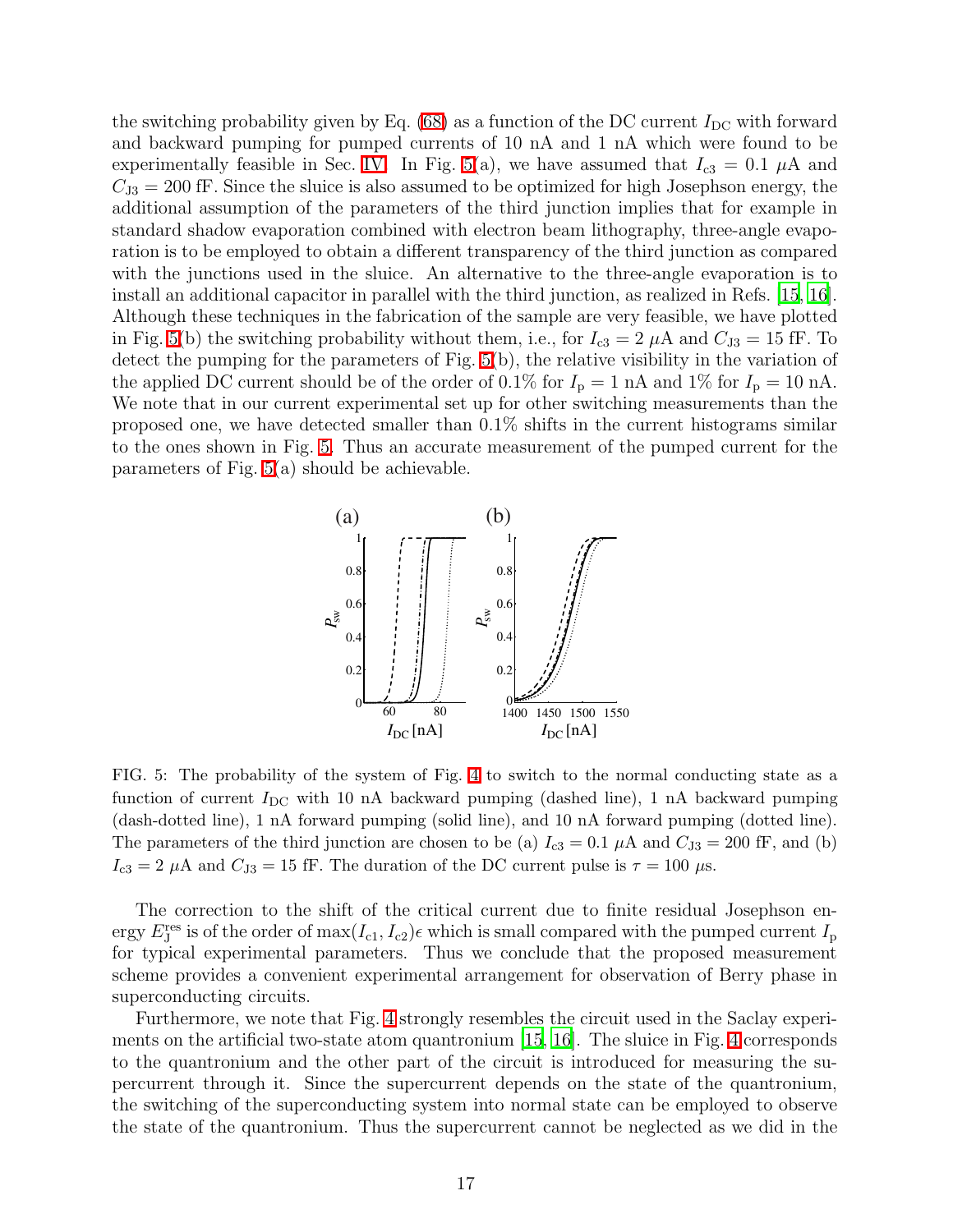derivation of Eq. [\(67\)](#page-15-3), and the exact calculation of the switching becomes more difficult than in our case. For further details, see Refs. [\[22,](#page-18-13) [23\]](#page-18-14).

# <span id="page-17-9"></span>VI. CONCLUSIONS

In this paper, we analyzed a phase biased Cooper pair sluice, for which the pumped charge is closely related to the Berry phase accumulated in one pumping cycle. We showed that the adiabaticity requirement of the sluice does not restrict the pumped current to be undetectably small if the sluice is optimized according to the results derived. In fact, pumped currents of tens of nanoamperes might be achievable. Moreover, a lower bound for the maximum pumped current allowed by the adiabaticity criterion for relative pumping error of 10<sup>−</sup><sup>7</sup> and standard experimental parameters turned out to be of the order of 10 pA. In Ref. [\[13](#page-18-3)], a pumped current of 100 pA was obtained with the error rate  $10^{-7}$  using a dynamical approach, which suggests that the lower bound for the maximum pumped current obtained in this paper can be increased by a more detailed derivation. Thus the sluice is a potential candidate for a metrological current standard.

We presented a detailed scenario for observing the pumped current, and showed that the visibility of the current in the proposed measurement is expected to be high. In future work, we aim to experimentally observe the Berry phase employing the scheme given in this paper. Although we have neglected sources of error, e.g., decoherence in our analysis, we expect that they are not dominant in the experimental realization [\[26](#page-18-15)]. In fact, our goal is only to combine two already realized techniques: the Cooper pair pumping [\[14](#page-18-4)] and the switching measurement with a large Josephson junction as an ammeter. Thus the scheme for observing the Berry phase in superconducting circuits presented here is considered to be very promising.

#### Acknowledgments

We thank Academy of Finland for financial support. MM acknowledges the Finnish Cultural Foundation, Vilho, Yrjö, and Kalle Väisälä Foundation, and FWJH acknowledges support from Institut Universitaire de France. We would like to express our appreciation to J. Peltonen for helpful comments.

- <span id="page-17-0"></span>[1] B. Simon, Phys. Rev. Lett. **51**, 2167 (1983).
- <span id="page-17-1"></span>[2] F. Wilczek and A. Zee, Phys. Rev. Lett. 52, 2111 (1984).
- <span id="page-17-2"></span>[3] P. Zanardi and M. Rasetti, Phys. Lett. A 264, 94 (1999).
- <span id="page-17-3"></span>[4] M. V. Berry, Proc. R. Soc. London, Ser. A 392, 45 (1984).
- <span id="page-17-4"></span>[5] G. Falci, R. Fazio, G. M. Palma, J. Siewert, and V. Vedral, Nature 407, 355 (2000).
- <span id="page-17-5"></span>[6] Z. H. Peng, M. J. Zhang, and D. N. Zheng, Phys. Rev. B 73, 020502(R) (2006).
- <span id="page-17-6"></span>[7] J. Anandan, J. Christian, and K. Wanelik, Am. J. Phys. 65, 180 (1997), and references therein.
- <span id="page-17-7"></span>[8] A. Tonomura, N. Osakabe, T. Matsuda, T. Kawasaki, J. Endo, S. Yano, and H. Yamada, Phys. Rev. Lett. 56, 792 (1986).
- <span id="page-17-8"></span>[9] A. Cimmino, G. I. Opat, A. G. Klein, H. Kaiser, S. A. Werner, M. Arif, and R. Clothier, Phys. Rev. Lett. 63, 380 (1989).